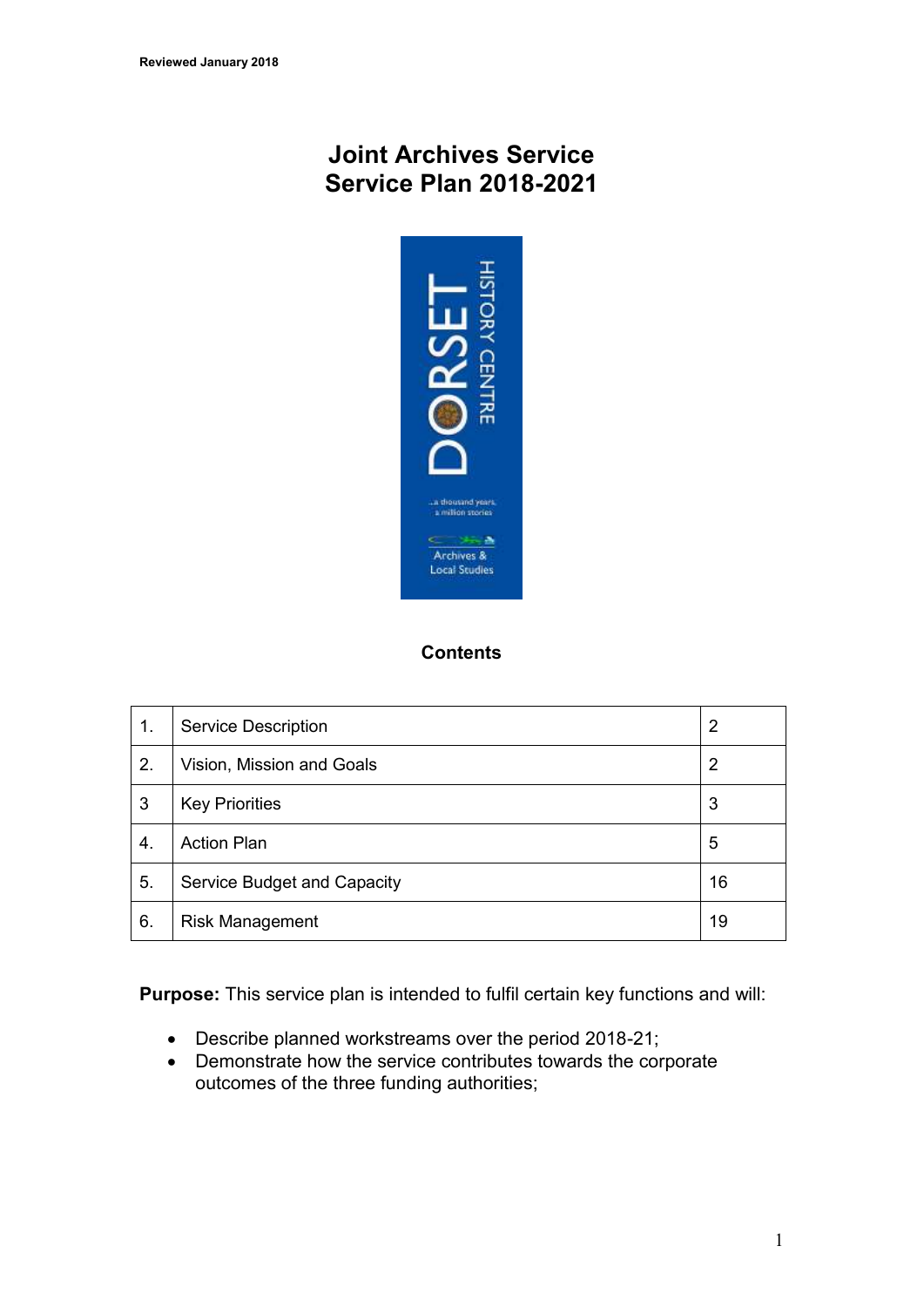Provide key information about the service to enable evaluation and analysis of its performance<sup>1</sup>.

## **1. Service Description**

The Joint Archives Service (JAS), based at Dorset History Centre (DHC) is operated on behalf of Bournemouth Borough Council, Dorset County Council and the Borough of Poole. Partnership between the three authorities as delivered through the joint service sits at the heart of JAS activities and underwrites all aspects of its operation as detailed in the service plan.

DHC is the only non-specialist archive building within the county with Approved Repository status as designated by The National Archives. Local studies library services are operated on behalf of Dorset County Council.

## **2. Vision, Mission and Goals**

### **Our Vision**

That Dorset History Centre is the physical and virtual hub for the archival heritage of Bournemouth, Dorset and Poole in both hard copy and digital formats.

## **Our Mission**

To acquire, preserve and make accessible the archives of Bournemouth, Dorset and Poole and so promote cultural, economic, educational and social well-being; to act as the corporate memory for the three funding bodies.

## **Our Goals**

### **We will:**

 $\overline{a}$ 

- Be an open and innovative organisation, known and trusted by all;
- Lead in developing systems and services which enhance the management and care of archival heritage and local studies;
- Increase the use of archives and other heritage assets through a wide range of public engagement activities;
- Constantly improve what we do through partnership and entrepreneurialism.
- Promote equal access to services and collections through excellent customer service.

Note: This service plan has been prepared at a time of significant and sometimes unpredictable reductions in the financing of public services. The delivery of the Plan has therefore been predicated upon a capacity commensurate with that present at the time of revision (January 2018). Any future budget reductions would therefore clearly impact upon the JAS's ability to deliver some of the work detailed within the Plan.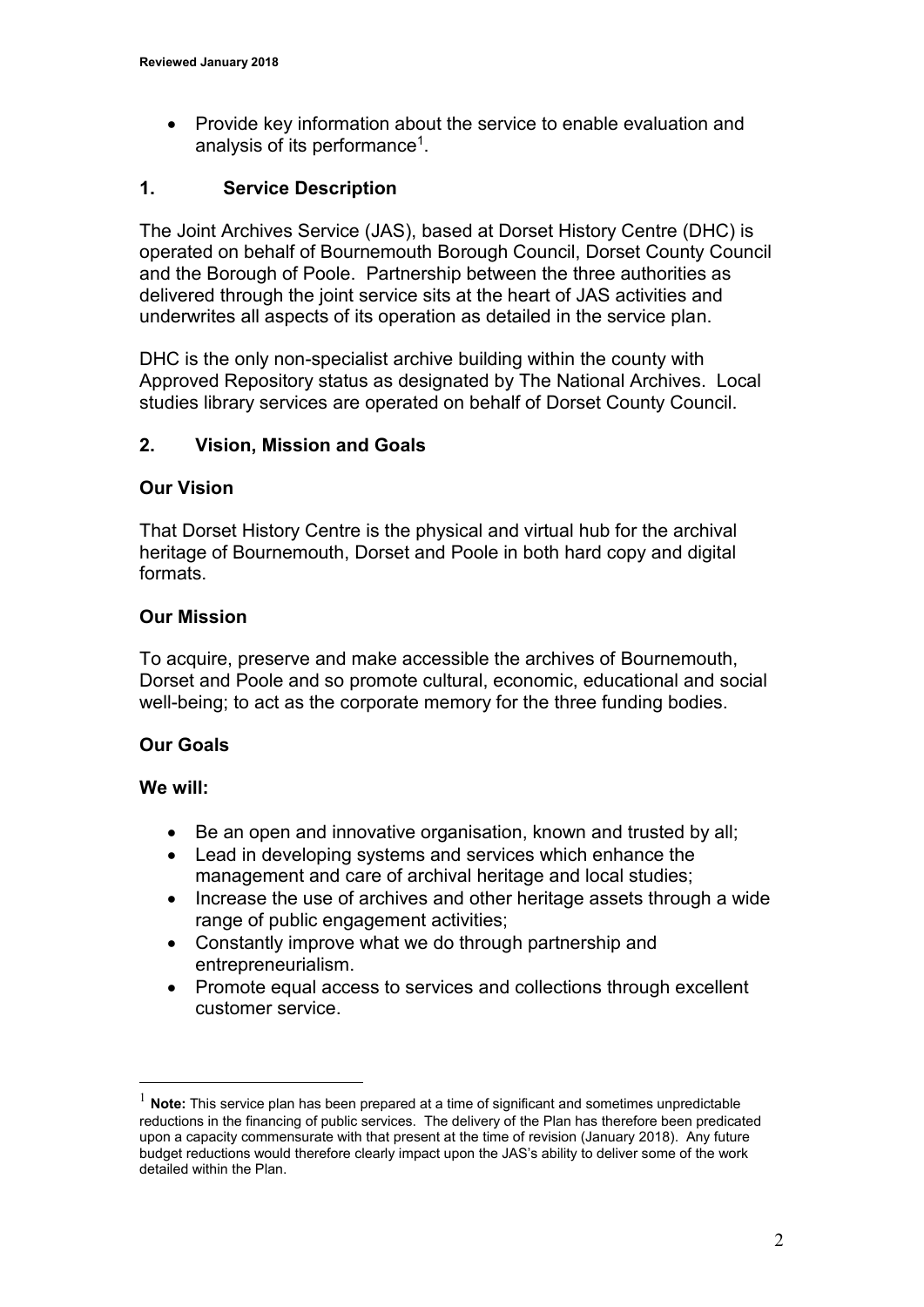## **3. The key priorities of the JAS are to:**

**Priority 1:** Actively acquire archives relating to Bournemouth, Dorset and Poole and to work through all available means to preserve them to optimum effect;

**Priority 2:** Provide efficient, innovative and quality services which deliver rewarding customer experiences for all DHC customers and value for money for the three funding authorities;

**Priority 3:** Work with a wide variety of audiences and through education, community engagement and marketing to raise the profile of DHC, so encouraging access to and appreciation of the archival resource;

**Priority 4:** Increase and sustain volunteering at Dorset History Centre and elsewhere so adding value by delivering targeted programmes of work;

**Priority 5**: Seek, with a range of partners across the three authorities and beyond, project opportunities which both enhance funding to the JAS and deliver positive outcomes and mutual benefits to all parties;

**Priority 6:** Manage the DHC building with all possible efficiency, so increasing the benefits for customers, collections and staff;

**Priority 7:** Create, implement and embed a digital preservation strategy.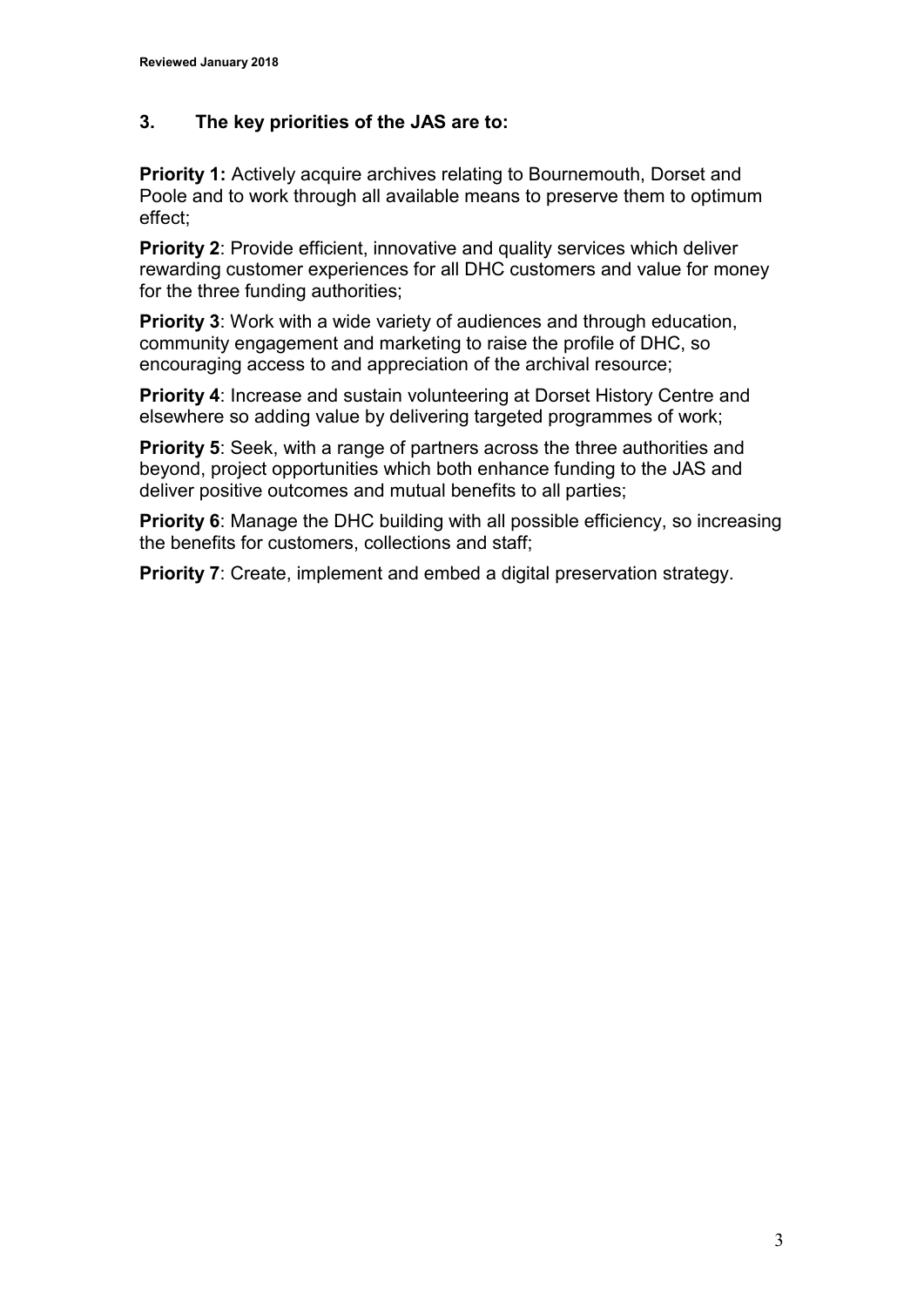## **Selected corporate priorities of the funding authorities to whose outcomes the JAS contributes:**

### *Bournemouth Borough Council Headline Corporate Plan (2016-17):*

- An efficient council
- An active community
- An improving environment
- A thriving economy

## *Dorset County Council Budget and Corporate Plan (2016-17)*

- People in Dorset are safe, healthy, independent
- Dorset's economy is prosperous

## *Borough of Poole Corporate Strategy (2015-19)*

- Promoting the health and wellbeing of our population especially the most vulnerable
- Ensuring all children and young people have the chance to achieve their full potential
- Promoting Poole's economic growth and regeneration by attracting investment in business, housing and jobs for all
- Protecting and enhancing Poole's beautiful environment in a sustainable way so that it is a great place to live, work and play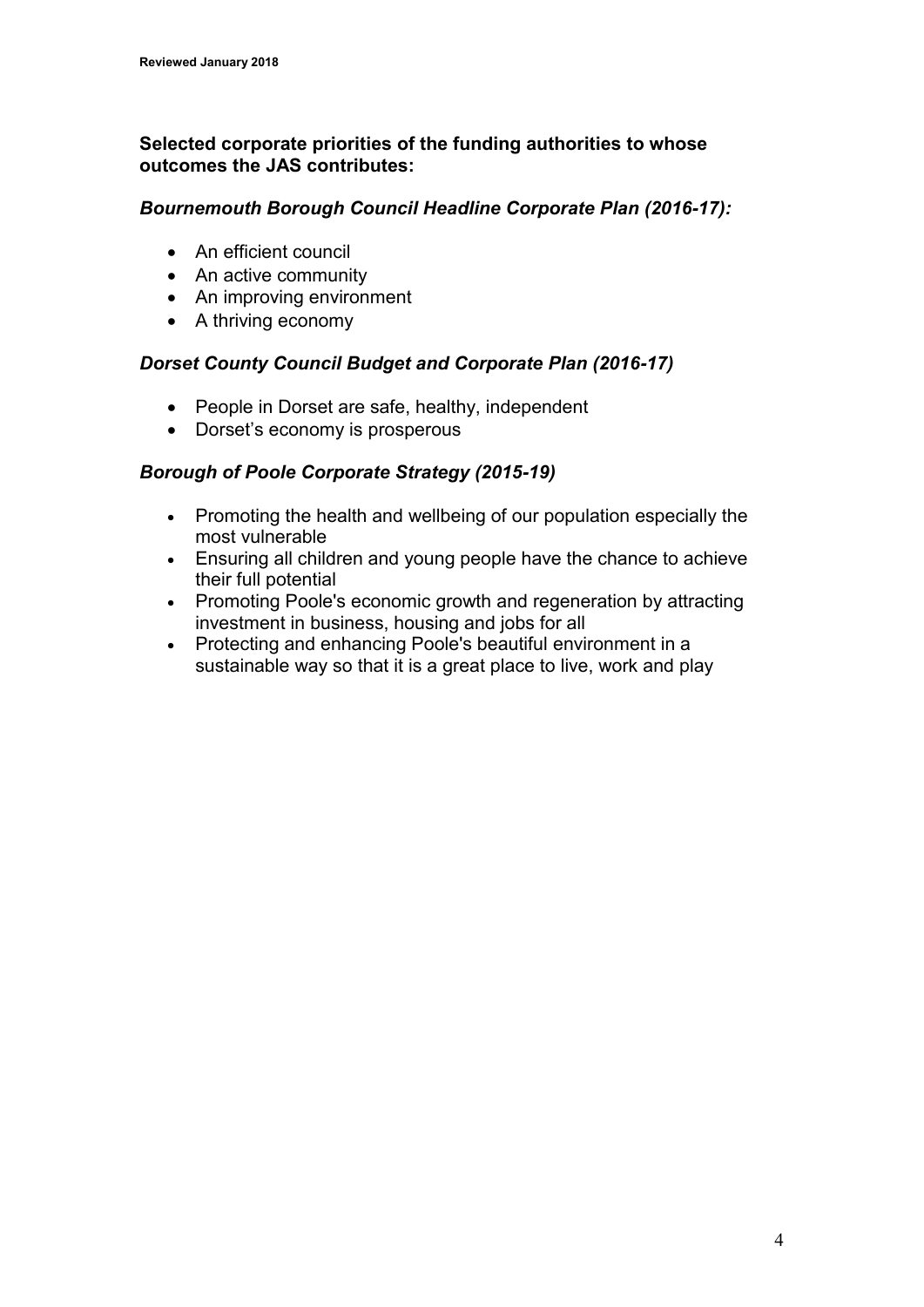# **4. Action Plan**

# **Red Amber Green (RAG) Summary**

The total number of workstreams within the current review of the 2018-2021 service plan is:

| <b>Red</b>   |    |
|--------------|----|
| <b>Amber</b> |    |
| Green        | 25 |
| Deferred     |    |
| Total        | 28 |

 $Key: \checkmark$  = completed  $G$  Green = On track  $G$  Amber = Some minor slippage **R** Red = Delays/Serious Problems/Not being Achieved **DF** = Deferred

**Key to officers involved in specific workstreams:**

### **SJ – Sam Johnston, County Archivist**

- **JH – Jacqui Halewood, Principal Archivist**
- **MF – Mark Forrest, Collections Management Archivist**
- **CP – Cassandra Pickavance, Digital Preservation Archivist**
- **MG – Maria Gayton, Community Engagement Officer**
- **JB – Jenny Barnard, Archive Conservation Officer**
- **SM – Sally Morgan, Senior History Centre Assistant**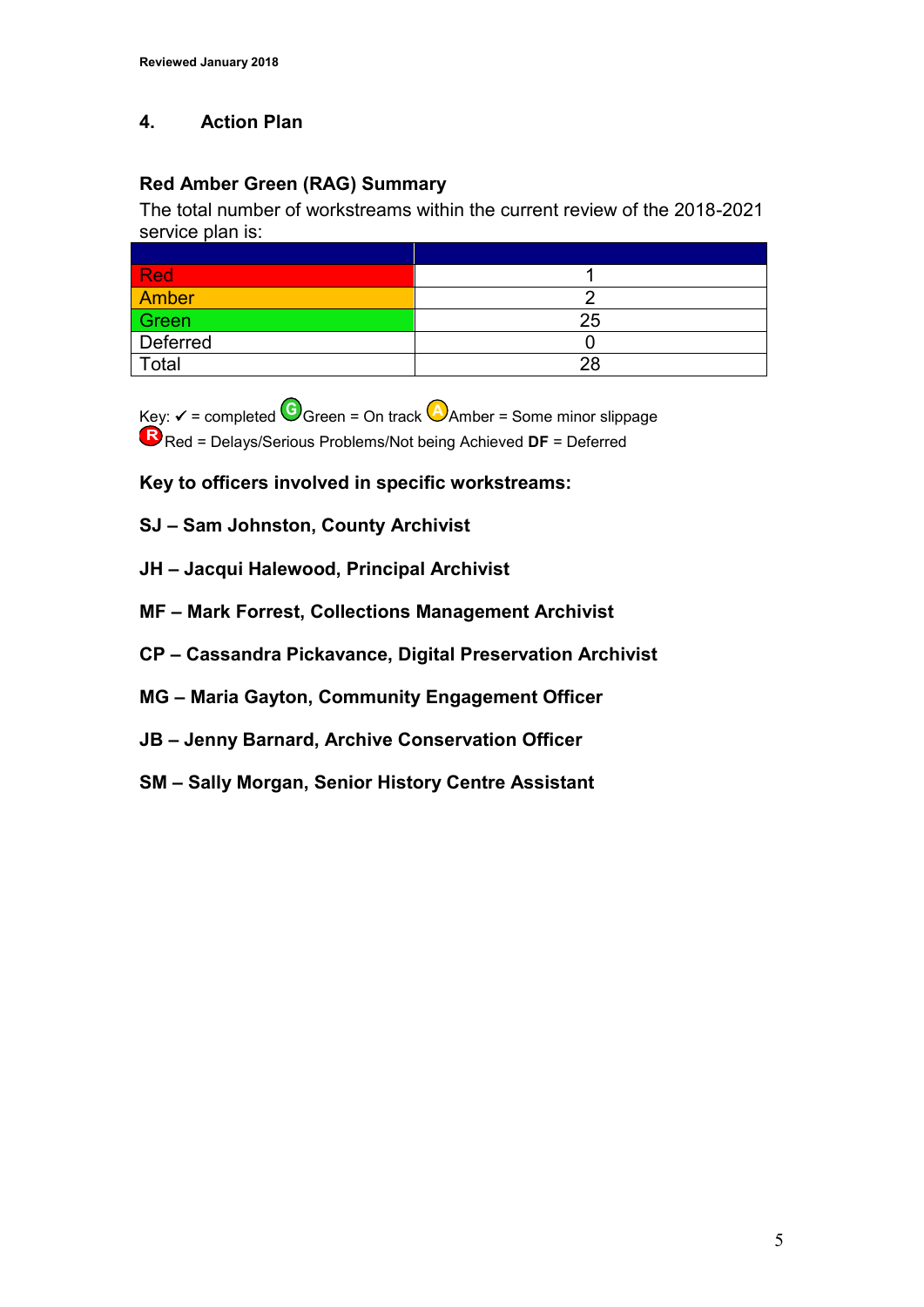**Priority 1**: In partnership across Bournemouth, Dorset and Poole to actively acquire archives relating to those areas and to work through all available means to preserve them to optimum effect;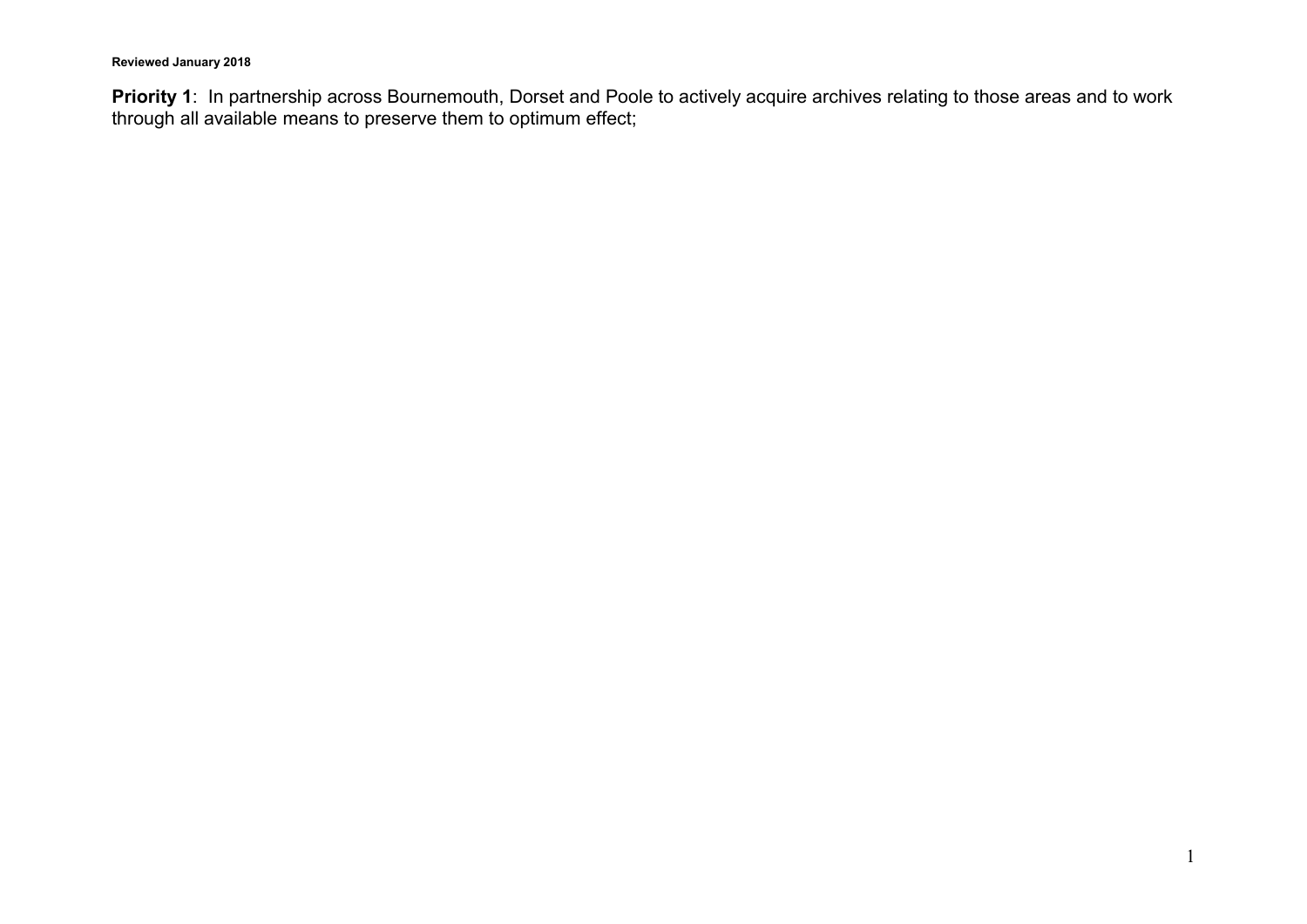|     | <b>Workstream/Project</b>                                                                                                                                   | Lead       | <b>Outcome(s)</b>                                                                                                                                                                                                                                                          | <b>Timeframe</b>                                  | <b>Current progress</b>                                                                                                                                                                                                                                                                                                                                                                       | Rag<br><b>Status</b>       |
|-----|-------------------------------------------------------------------------------------------------------------------------------------------------------------|------------|----------------------------------------------------------------------------------------------------------------------------------------------------------------------------------------------------------------------------------------------------------------------------|---------------------------------------------------|-----------------------------------------------------------------------------------------------------------------------------------------------------------------------------------------------------------------------------------------------------------------------------------------------------------------------------------------------------------------------------------------------|----------------------------|
| 1.1 | Development of proactive<br>acquisition strategy for the<br>corporate records of<br>Bournemouth Borough<br>Council and Borough of<br>Poole                  | SJ         | <b>Efficient acquisition</b><br>of records so adding<br>to the corporate<br>memory<br>Supports legislative<br>compliance.<br>Value for money for<br>$\bullet$<br>funders.                                                                                                  | Ongoing                                           | Significant transfers of material from<br>both boroughs with additional material<br>identified for transfer.<br>Important to capture departmental<br>records prior to any mergers that<br>might take place as a result of unitary<br>status in 2019.<br>Some engagement over digital<br>preservation, but as yet no indication<br>that either authority would commit to a<br>pilot programme. | $\mathbf G$                |
| 1.2 | Maintain current level of<br>collecting together with the<br>targeted acquisition of<br>archives especially from the<br>business, legal and arts<br>sectors | SJ/M<br>F. | Ensure statutory legal<br>compliance re: Public<br>Records Acts, Fol and new<br>GDPR legislation.<br>Building up the collection in<br>areas of identified weakness<br>within the DHC holdings.<br>Adding to the publicly<br>accessible cultural heritage<br>of the county. | Ongoing                                           | Large quantities of court/coroner's<br>$\bullet$<br>records received.<br>Engagement over hospital<br>$\bullet$<br>records - especially Poole;<br>Notable artistic archives<br>$\bullet$<br>deposited.<br>Depositors strongly encouraged<br>to help fund costs of storage.                                                                                                                     | $\left( \mathsf{G}\right)$ |
| 1.3 | To increase the quantity<br>and enhance the types of<br>data available online<br>relating to DHC-held<br>collections.                                       | JH/M<br>F  | More publicly available<br>collections-related data.<br>Links to Preservica,<br>DHC's digital<br>preservation platform.                                                                                                                                                    | Steady upload of<br>material.                     | Volunteers creating more content<br>through digitisation and<br>cataloguing projects, especially<br>Bankes.<br>CALM/Preservica functionality will<br>allow images to be viewed via link<br>from the catalogue.                                                                                                                                                                                | $\mathbf G$                |
| 1.4 | Selected purchase of<br>documents (auction etc)<br>using the DAT purchase                                                                                   | SJ         | Acquiring for public<br>ownership items that would<br>otherwise be sold privately.                                                                                                                                                                                         | Ongoing steady<br>stream of material<br>acquired. | DAT Document Purchase Fund has been<br>created with the intention of providing<br>funds for the service to regularly draw                                                                                                                                                                                                                                                                     | $\mathbf G$                |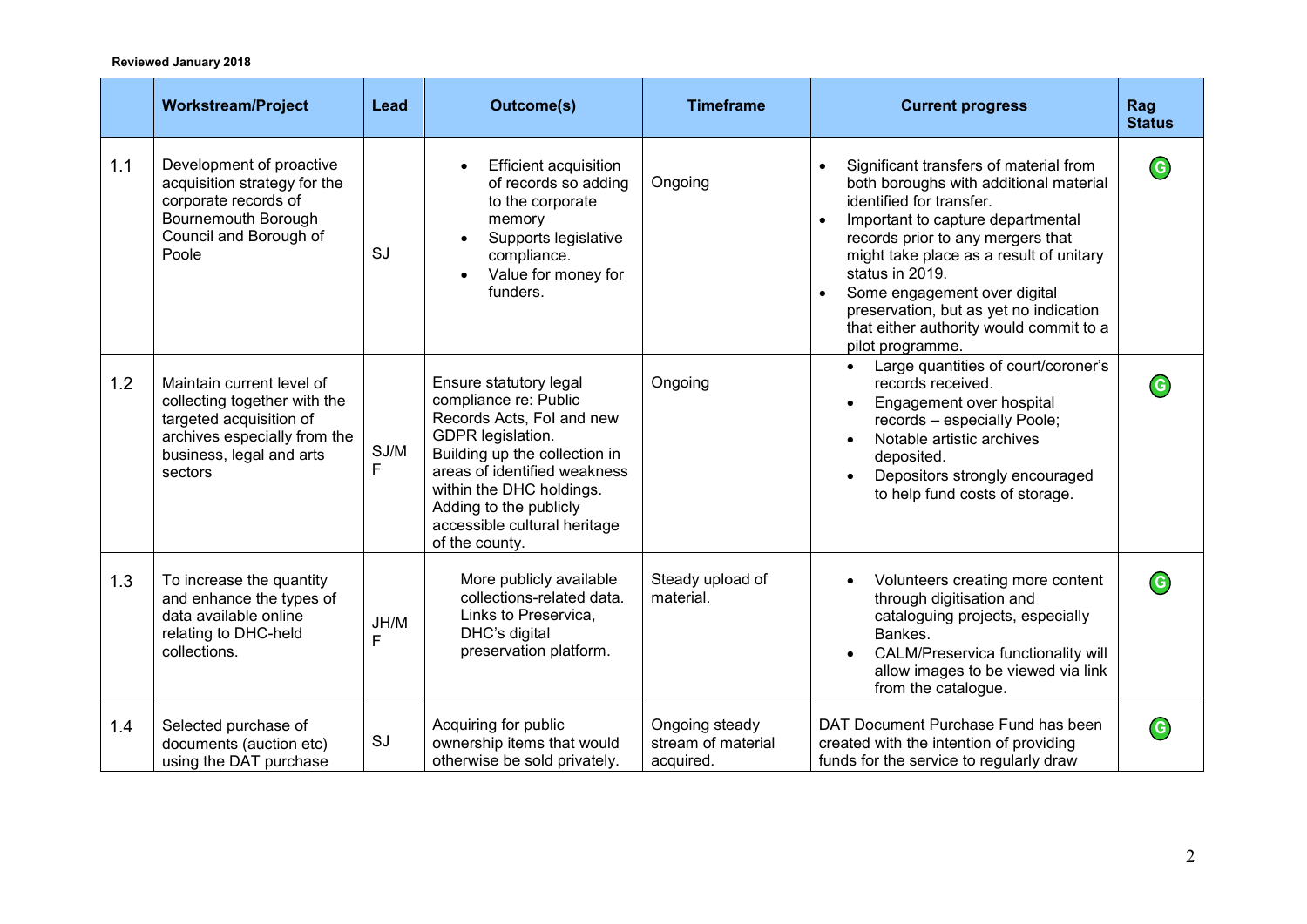|     | fund                                                                                |    |                                                                                                |                                                                                                                                                   | upon. Purchases appear on the DAT<br>website.                                                                                                                                                                                                                                                                                                                               |             |
|-----|-------------------------------------------------------------------------------------|----|------------------------------------------------------------------------------------------------|---------------------------------------------------------------------------------------------------------------------------------------------------|-----------------------------------------------------------------------------------------------------------------------------------------------------------------------------------------------------------------------------------------------------------------------------------------------------------------------------------------------------------------------------|-------------|
| 1.5 | Deliver a prioritised<br>programme of document<br>preservation and<br>conservation. | JB | Rendering<br>damaged/unusable<br>documents available for<br>digitisation and public<br>access. | Ongoing<br>(Conservation Officer<br>$0.6$ fte)<br>External funding<br>requirement to<br>support the additional<br>0.4 fte element of the<br>post. | Volunteer programme of cleaning,<br>repackaging and re-boxing.<br>Bankes project delivered additional 0.4 fte<br>capacity until March '17.<br>Attempting to grow externally generated<br>income for the conservation service in<br>advance of the project funding ceasing.<br>Private clients have included the Earl of<br>Shaftesbury and the Hydrographic Office<br>(MoD) | $\mathbf G$ |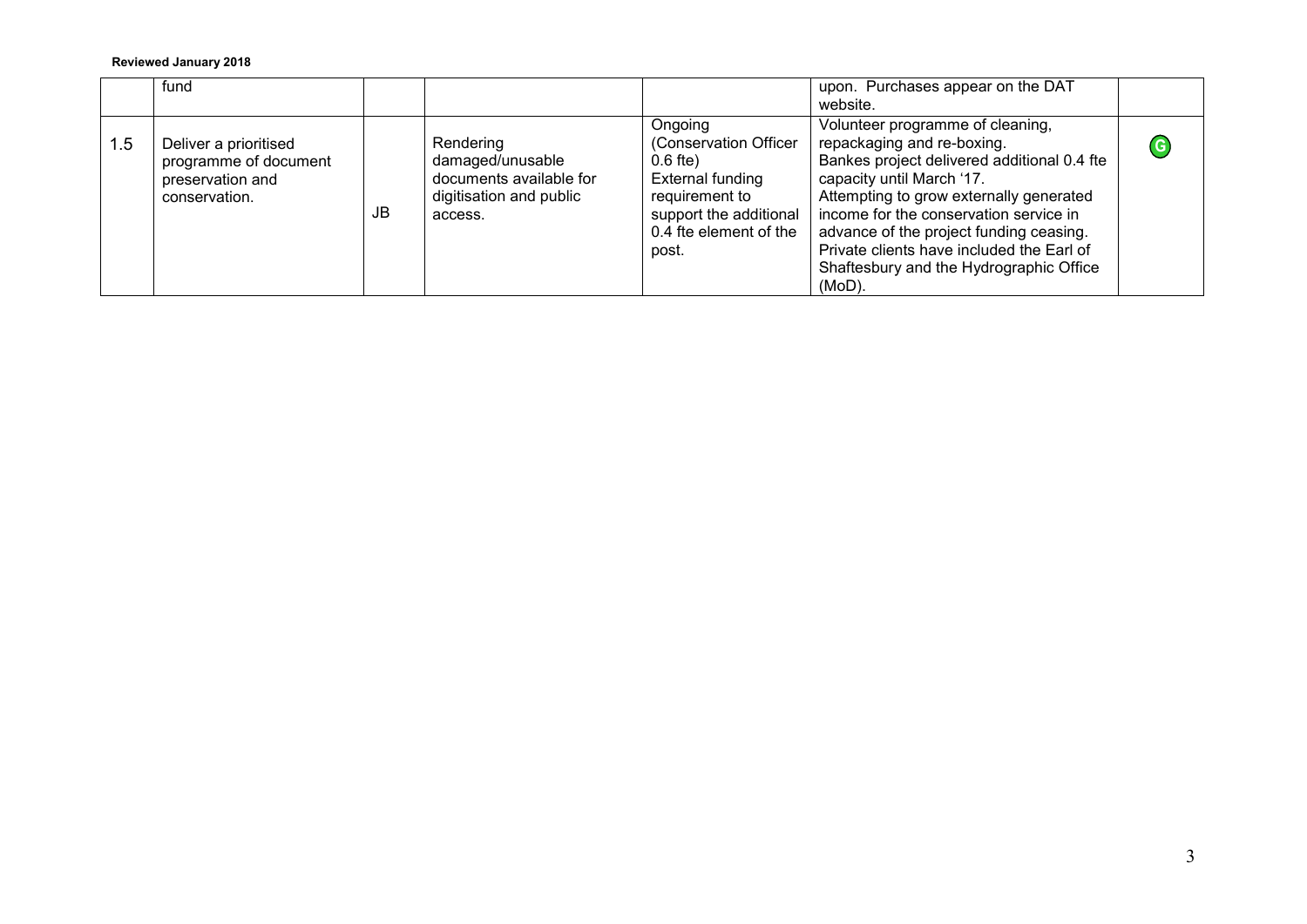**Priority 2**: Provide quality services which deliver rewarding customer experiences for all DHC customers across the three authorities;

|     | <b>Workstream/Project</b>                                                                               | Lead      | <b>Outcome(s)</b>                                                                                                       | <b>Timeframe</b>   | <b>Current Progress</b>                                                                                                                                                                                                                                                                                                                                                    | <b>RAG status</b> |
|-----|---------------------------------------------------------------------------------------------------------|-----------|-------------------------------------------------------------------------------------------------------------------------|--------------------|----------------------------------------------------------------------------------------------------------------------------------------------------------------------------------------------------------------------------------------------------------------------------------------------------------------------------------------------------------------------------|-------------------|
| 2.1 | Participation in Public Services<br>Quality survey of archive<br>services                               | <b>SM</b> | Score of at least 90%<br>'satisfied' or 'very<br>satisfied'                                                             | 2016<br>(biennial) | 93% approval in results from May 2016. The<br>next survey will take place in 2018                                                                                                                                                                                                                                                                                          | G                 |
| 2.2 | Participation in CIPFA statistical<br>returns for archive services                                      | <b>SJ</b> | To appear in top quartile<br>of services using value<br>for money criteria                                              | Annual             | Very good value for money (£ per 1000<br>population) when benchmarked across SW<br>services and Hants (2016/17 figures)                                                                                                                                                                                                                                                    |                   |
| 2.3 | Deliver excellent customer<br>service to all users of the JAS,<br>whether on-site or remote from<br>DHC | JH/S<br>м | Meeting the needs of all<br>audiences - both<br>established and new.                                                    | Ongoing            | High satisfaction levels (both quantitative and<br>qualitative) in terms of public service delivery.<br>Staff are keen to engage new audiences and<br>are pro-active at engaging with service users.<br>Exploring how the service can deliver more<br>will lie at the heart of the public engagement<br>aspect of the capital project scheme in<br>whatever form it takes. | G                 |
| 2.4 | Prepare the JAS submission to<br>the Archives Accreditation<br>Standard through TNA.                    | SJ/All    | Completion of<br>application and<br>successful meeting of<br>the Accreditation<br>standard (5 year<br>renewal interval) | 2018               | Accreditation submission was made in<br>December 2017. A validation visit by staff<br>from The National Archives will take place in<br>February 2018.                                                                                                                                                                                                                      | G                 |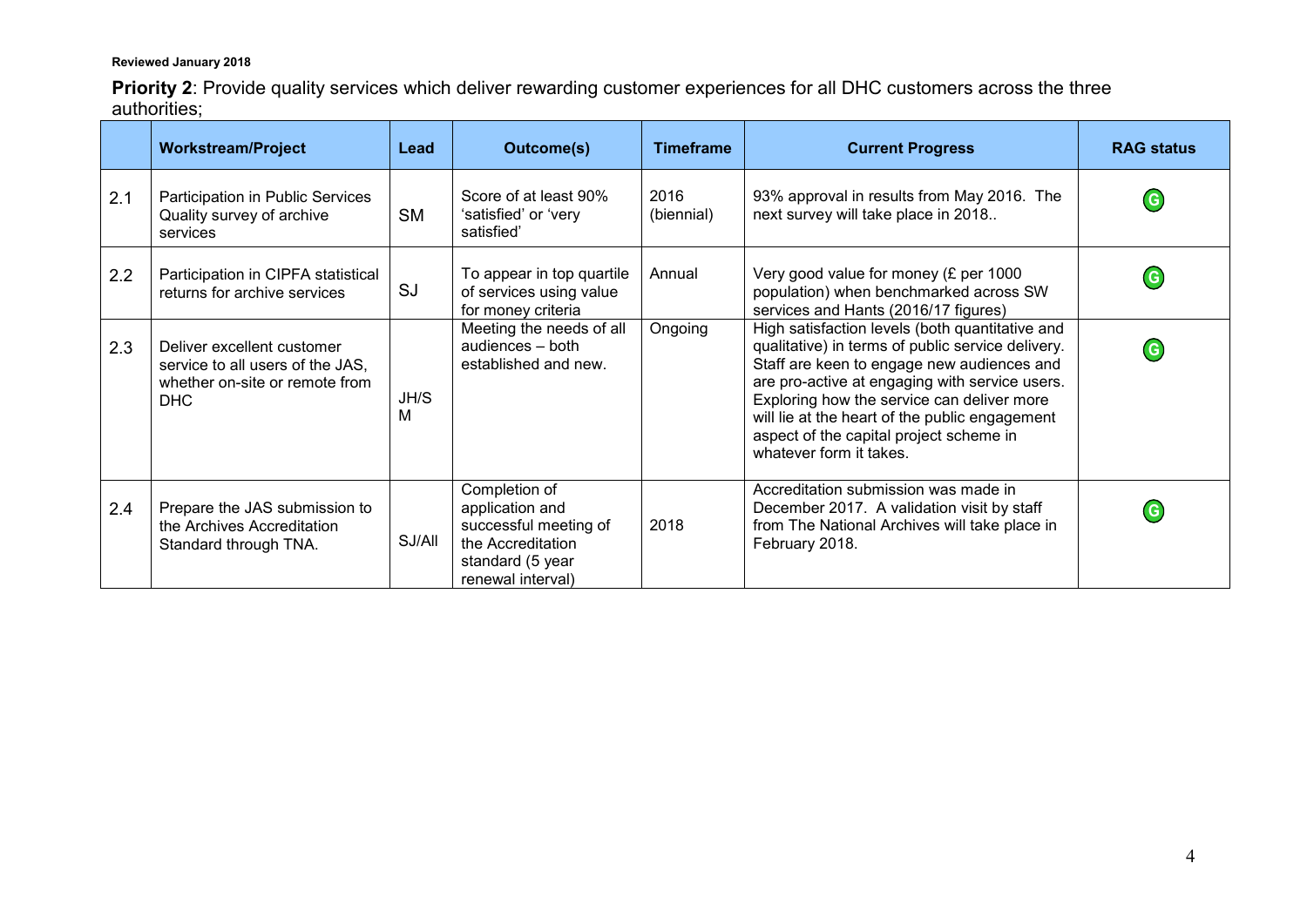**Priority 3:** Work with a wide variety of audiences and through education, community engagement and marketing to raise the profile of DHC, so encouraging access to and appreciation of the archival resource;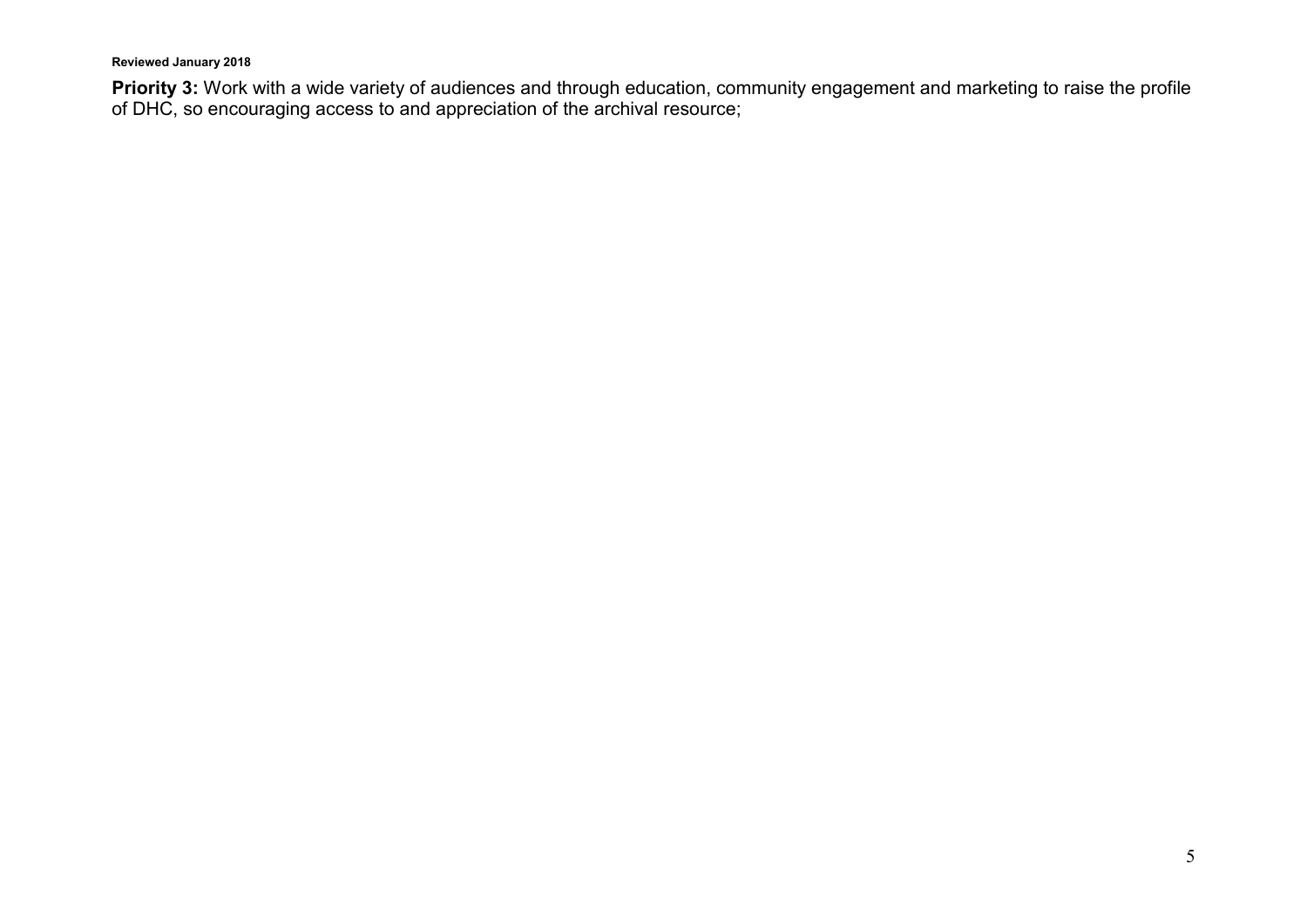|     | <b>Workstream/Project</b>                                                                     | Lead                | <b>Outcome(s)</b>                                                                                                                                                                                       | <b>Timeframe</b> | <b>Progress</b>                                                                                                                                                                                                                                                                                                                                                                                                                                                                                              | <b>RAG status</b>          |
|-----|-----------------------------------------------------------------------------------------------|---------------------|---------------------------------------------------------------------------------------------------------------------------------------------------------------------------------------------------------|------------------|--------------------------------------------------------------------------------------------------------------------------------------------------------------------------------------------------------------------------------------------------------------------------------------------------------------------------------------------------------------------------------------------------------------------------------------------------------------------------------------------------------------|----------------------------|
| 3.1 | Dorset Content Online with<br>Ancestry.co.uk                                                  | SJ/MF               | 500,000 pages of Dorset content<br>online;<br>Eventual source of revenue<br>income to the service;<br>Free on-site access.<br>Over 2 million page views<br>annually.                                    | Ongoing          | Better marketing required<br>Smaller 'Phase 2' planned -<br>subject to DHC capacity;<br>Continued high levels of usage.<br>Charged-for family history<br>sessions held at DHC.                                                                                                                                                                                                                                                                                                                               | G                          |
| 3.2 | Online resources for schools                                                                  | SJ/<br>JH/MG        | Test resource<br>$\bullet$<br>requirements with<br>teachers focus group.<br>Develop template for<br>resources.<br>Define scope for on-line<br>resources.<br>Market on-line resources<br>to schools.     | 2017/18          | Current employment of a fixed term<br>learning officer post has resulted in some<br>great resources for teachers:<br>https://www.dorsetforyou.gov.uk/dorsethi<br>storycentre/learning-resources; Future<br>resources are only likely to be produced<br>as the result of externally funded project<br>opportunities.                                                                                                                                                                                          | $\mathbf G$                |
| 3.3 | Investigate linkages with<br>academic institutions to better<br>exploit DHC-held collections. | SJ/MF/<br><b>JH</b> | PhD studentship(s)<br>Possible collaborative projects<br>Academic publications in<br>conjunction with Dorset Record<br>Society<br>Opens up new potential sources<br>of funding through external grants. | Ongoing          | Positive activities:<br>Bankes archive - 1 PhD<br>(i)<br>placement completed.<br>Others anticipated 2016-18<br>Building relationship with<br>(ii)<br><b>Bournemouth University</b><br>through the capital scheme.<br>(iii)<br>Opportunities emerging with<br>Bournemouth University and<br>its BA in Public History -<br>work experience and<br>extended project<br>placements.<br>Collaborative PhD (Exeter<br>(iv)<br>University, Dorset County<br>Museum and DHC) relating<br>to Thomas Hardy in context. | $\left( \mathsf{G}\right)$ |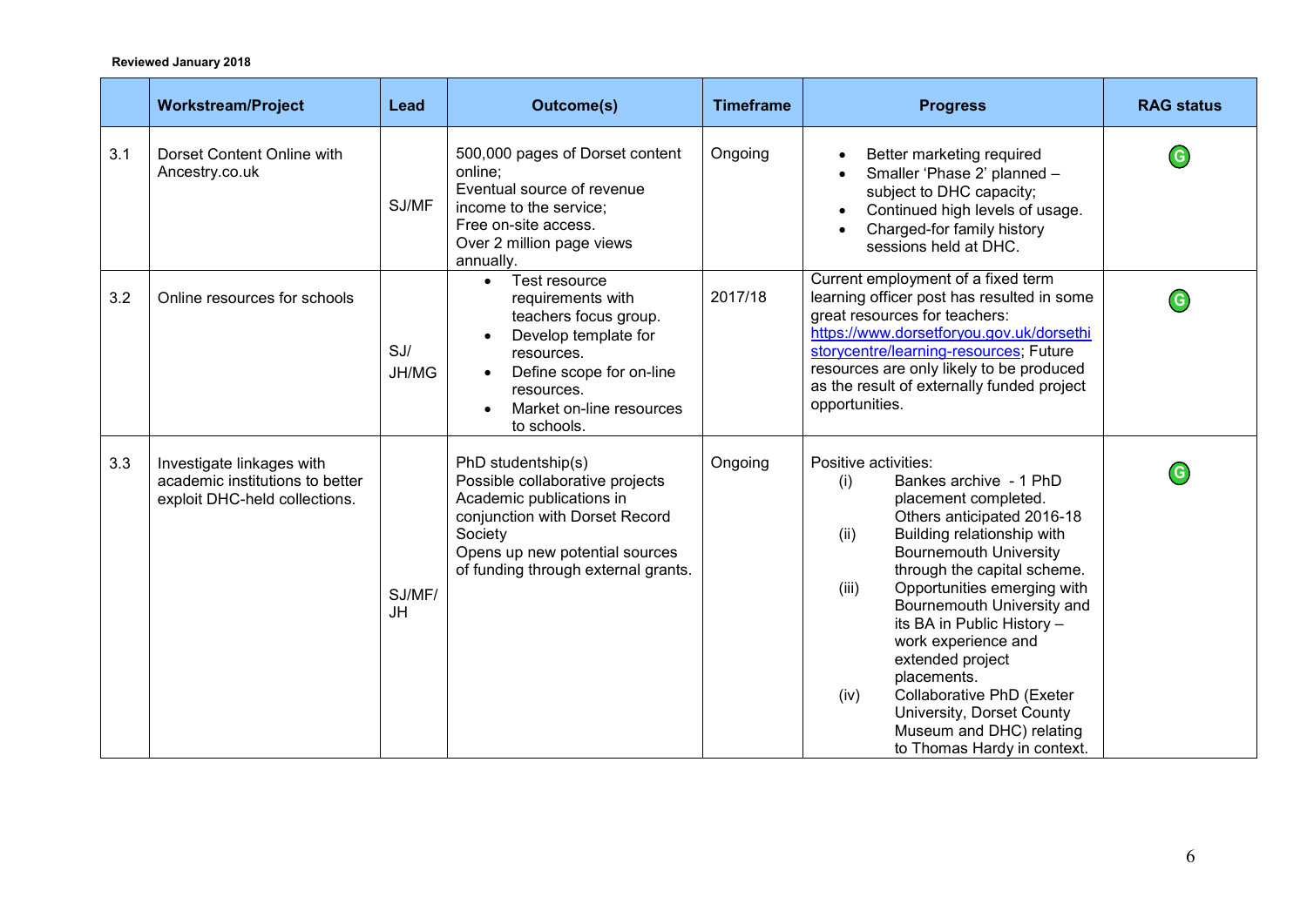| 3.4 | Tithe map geo-rectification<br>project - to mount major<br>mapping resource online -<br>electronically pinned to<br>Ordnance Survey base map            | SJ        | Enhanced access to collections.<br>Potential to link to other SW<br>resources                                                                                  | <b>Discussions</b><br>relating to<br>Know Your<br>Place<br>through<br>capital<br>project<br>build-up. | Discussions with GIS team and funding<br>to implement some activity via Bankes<br>project (see 5.4).<br>Potential to form part of capital project<br>public engagement programme or to be<br>actioned as a standalone project for<br>which external funding could be sought.                                                                                                                                                                                                                                             |   |
|-----|---------------------------------------------------------------------------------------------------------------------------------------------------------|-----------|----------------------------------------------------------------------------------------------------------------------------------------------------------------|-------------------------------------------------------------------------------------------------------|--------------------------------------------------------------------------------------------------------------------------------------------------------------------------------------------------------------------------------------------------------------------------------------------------------------------------------------------------------------------------------------------------------------------------------------------------------------------------------------------------------------------------|---|
| 3.5 | Community engagement -<br>support and facilitation for a<br>range of groups and projects<br>to enhance access to and<br>enjoyment of archival heritage. | <b>MG</b> | Positive engagement with a range<br>of groups and subject matter.<br>Value of archives as source<br>material for a wide span of uses.                          | Ongoing                                                                                               | Community engagement work is at full<br>capacity with a wide range of groups and<br>organisations.<br>Groups include:<br>Dorset AONB<br>Bournemouth and Poole<br><b>Cultural Hub</b><br>Stone & Voice<br>Dorset County Hospital<br>Dementia Group<br>Tricuro (outreach<br>programme)<br>Age UK carers' group<br>Stone and Voice<br>West Howe Heritage                                                                                                                                                                    | G |
| 3.6 | Commissioning of archive<br>services                                                                                                                    | MG/SJ     | To provide positive outcomes for<br>people who would be unlikely to<br>engage with the JAS and its<br>collections through additional<br>commissioned services. | 201                                                                                                   | Significant time and resource have been<br>invested in seeking to find out if and how<br>the archives service might position itself<br>in order to be commissioned by other<br>services. This has proven difficult to do<br>- both within the public and third (charity)<br>sectors.<br>Work has continued with dementia<br>sufferers, people with learning difficulties<br>and a range of other groups with<br>additional needs.<br>Funding required for additional capacity<br>to deliver where demand clearly exists. |   |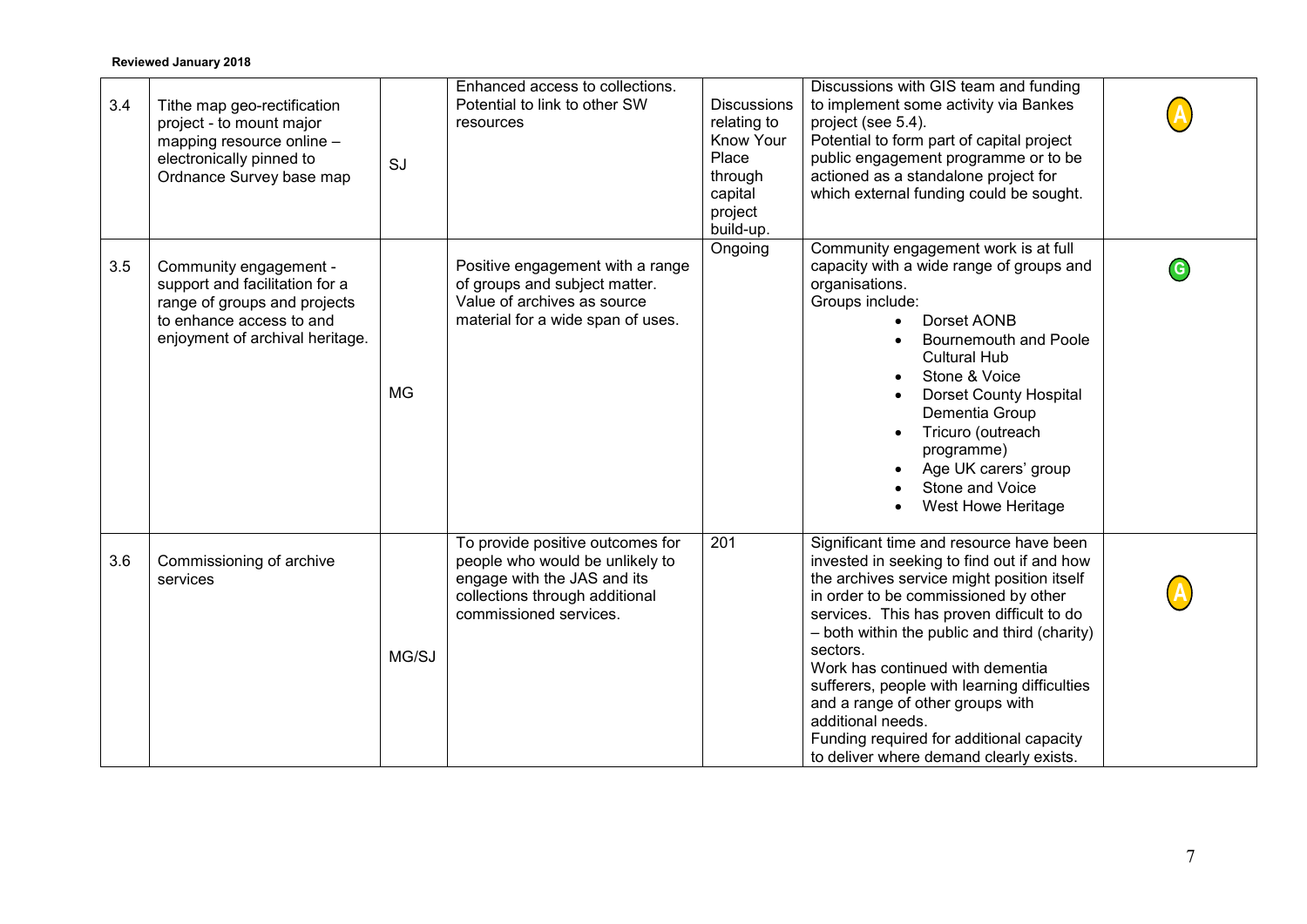| 3.7 | Creation of holistic marketing<br>and promotional strategy for<br>the JAS with in-service<br>capacity to: create promotional<br>literature, update websites,<br>generate press releases and<br>liaise with DAT | SM/JH<br>/MG/C<br>Þ | Raise the profile of DHC<br>to customers and<br>stakeholders<br>Attract new audiences<br>Demonstrate value for<br>money<br>Help to sell services and<br>generate income. | Ongoing | Much improved support received from<br>DCC central communications team in<br>relation to marketing and $PR - e.g.$<br>support for Herbert crowdfunding project<br>and the promotion of conservation<br>services. | $\mathbf G$ |
|-----|----------------------------------------------------------------------------------------------------------------------------------------------------------------------------------------------------------------|---------------------|--------------------------------------------------------------------------------------------------------------------------------------------------------------------------|---------|------------------------------------------------------------------------------------------------------------------------------------------------------------------------------------------------------------------|-------------|
| 3.8 | Review of web presence and<br>content on other sites to<br>expand variety of means by<br>which information about the<br>service can be maintained.                                                             | MG&<br>All          | Web presence on all funders'<br>websites to act as a first point of<br>contact:<br>Raises the profile of DHC with<br>staff and customers alike.                          | Ongoing | Pages now live on Bournemouth website<br>Pages for Poole under preparation.<br>Twitter feed and blog created to support<br>WWI project.                                                                          | $\mathbf G$ |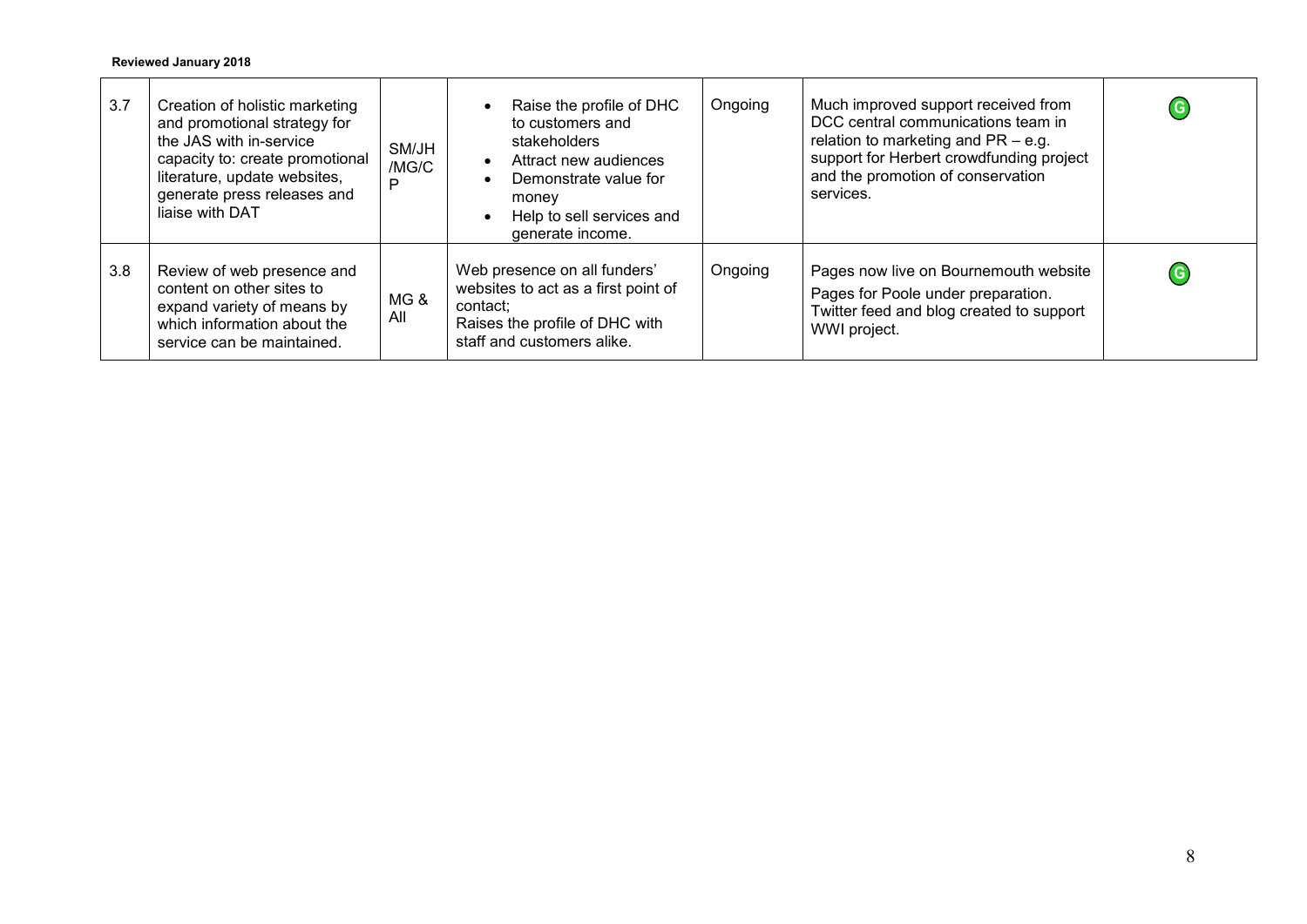**Priority 4**: Increase and sustain volunteering at Dorset History Centre and elsewhere so adding value by delivering targeted programmes of work

|     | <b>Workstream/Project</b>                                   | Lead                | <b>Outcome(s)</b>                                                                                                                                                                                                                                                                                                                                                                 | <b>Timeframe</b> | <b>Progress</b>                                                                                                                                                                                                                                                                                                                                                                                                                                                                    | <b>RAG status</b> |
|-----|-------------------------------------------------------------|---------------------|-----------------------------------------------------------------------------------------------------------------------------------------------------------------------------------------------------------------------------------------------------------------------------------------------------------------------------------------------------------------------------------|------------------|------------------------------------------------------------------------------------------------------------------------------------------------------------------------------------------------------------------------------------------------------------------------------------------------------------------------------------------------------------------------------------------------------------------------------------------------------------------------------------|-------------------|
| 4.1 | Volunteer activity at DHC.                                  | MF/JB<br>/MG/C<br>P | Delivering critical<br>'added value' capacity,<br>sorting, repackaging<br>and listing collections;<br>Involving the<br>community in the life of<br>DHC and its<br>collections.<br>Includes work<br>experience<br>opportunities for young<br>people.<br>Wider range of projects<br>for volunteers to<br>engage with<br>(digitisation, research,<br>oral history,<br>conservation). | Ongoing          | Seeking accreditation<br>$\bullet$<br>under the Investors in<br>Volunteers standard<br>using HLF funding.<br>Firmly embedded in<br>weekly activities at<br>DHC.<br>More volunteers<br>recruited via Poole<br>Borough and Bankes<br>projects and through<br>conservation activities.<br>Volunteering expanded<br>significantly and is<br>approaching capacity.<br>Volunteer contributions<br>feed into key<br>performance indicators<br>Annual volunteer events<br>now established. | $\mathbf G$       |
| 4.2 | <b>Dorset Archives Trust</b><br>www.dorsetarchivestrust.org | SJ/JH               | To support the effective<br>development of DAT as a<br>support mechanism for DHC<br>with its 3 key priorities:<br>Fundraising<br>Collections<br>development<br>Advocacy                                                                                                                                                                                                           | Ongoing          | Useful support provided for JAS<br>with growing membership.<br>Events programme based<br>around archive collections.<br>Successful funding bids on<br>behalf of DHC priority projects<br>Will be important in terms of<br>fundraising for capital project.                                                                                                                                                                                                                         | $\mathsf{G}$      |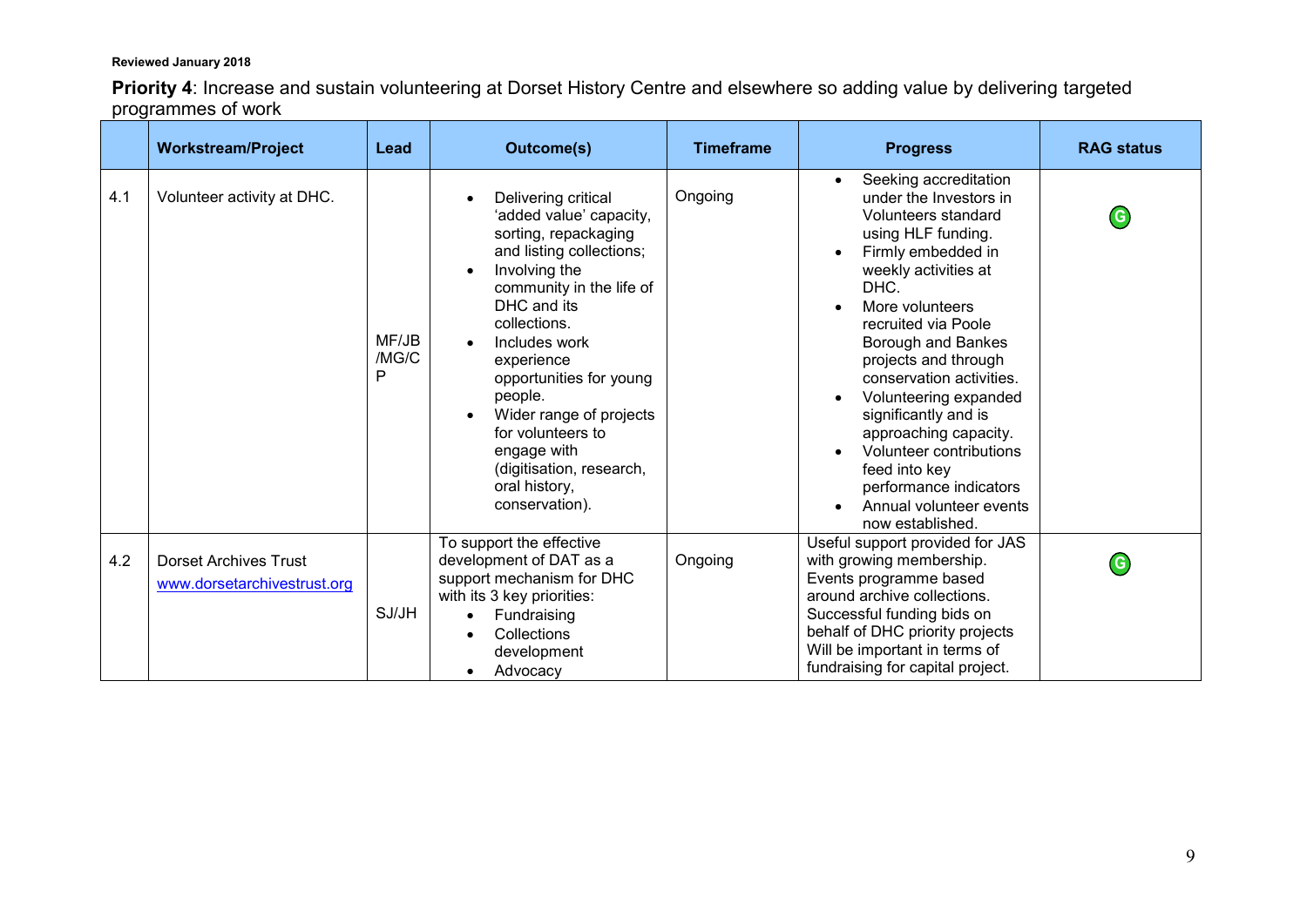**Priority 5**: To seek, with a range of partners across the three authorities and beyond, project opportunities which both enhance funding to the JAS and deliver positive outcomes and mutual benefits to all parties

|     | <b>Workstream/project</b>                                                                                                    | Lead  | <b>Outcome(s)</b>                                                                                                                                                                                                                                                                                                   | <b>Timeframe</b>                | <b>Current progress</b>                                                                                                                                                                                                                                                                                                                                        | Rag<br><b>Status</b> |
|-----|------------------------------------------------------------------------------------------------------------------------------|-------|---------------------------------------------------------------------------------------------------------------------------------------------------------------------------------------------------------------------------------------------------------------------------------------------------------------------|---------------------------------|----------------------------------------------------------------------------------------------------------------------------------------------------------------------------------------------------------------------------------------------------------------------------------------------------------------------------------------------------------------|----------------------|
| 5.1 | Seek funding and extra resources<br>to catalogue and selectively<br>digitise key collections from within<br>the DHC holdings | SJ/JH | Make large quantities of<br>new material available;<br>Assist preservation through<br>digital facsimiles;<br>Increase the JAS's online<br>presence;<br><b>Collections requiring</b><br>investment include:<br>Fox-Strangways<br>archive<br>Goodden archive<br><b>Quarter Sessions</b><br>Frink<br>Herrison hospital | Ongoing                         | Reliant upon opportunities to seek<br>funding through either public or<br>private sources.<br>1. Poole project completed in<br>October '16.<br>2. Discussions with the Wellcome<br>Trust re: Herrison Hospital archive.<br>3. successful fundraising efforts (a<br>grant and a crowdfunding<br>campaign) have contributed £13k<br>towards the Herbert project. | $\left($ G           |
| 5.2 | 'Archives First' - a collaborative<br>project across 11 archive services<br>across central southern England.                 | SJ/CP | To analyse and understand<br>where joint working might<br>realise mutual benefits and<br>savings across a range of<br>functions.<br>Work will help to identify the<br>key areas of work within<br>digital preservation and how<br>these might be undertaken.                                                        | Oct '16-Mar '17 (at<br>present) | Report delivered which flagged up<br>key questions and actions for local<br>authority services in relation to<br>digital preservation.<br>Currently examining the potential<br>for a collaborative contract for<br>Preservica which will reduce costs<br>for all those participating.                                                                          | $\bigodot$           |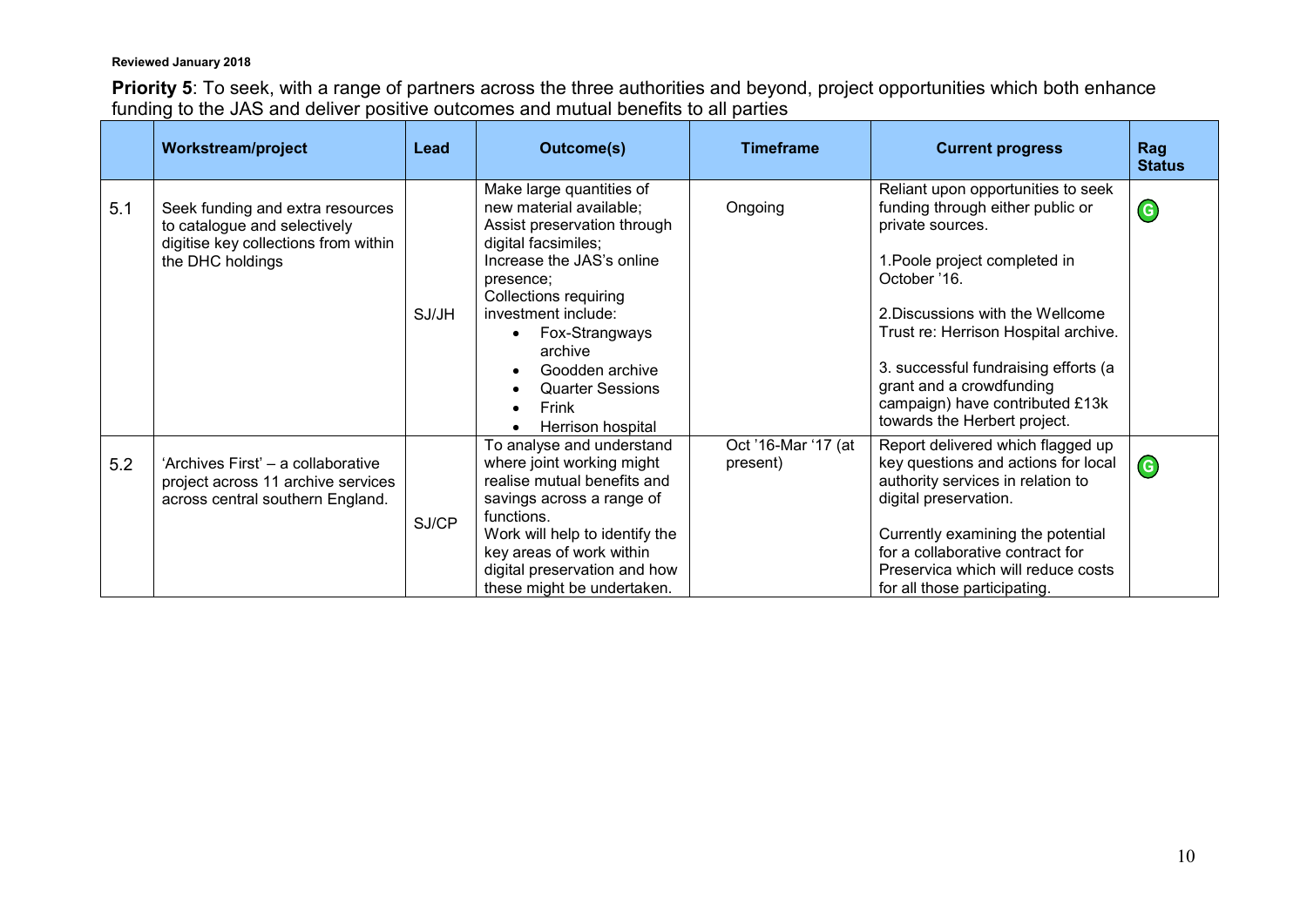| 5.3 | Bankes archive project - a major<br>HLF-funded scheme based on<br>one of Dorset's finest collections.                                                                      | SJ/All | Full catalogue created<br>Digitisation and<br>conservation<br>Large public engagement<br>programme in East Dorset,<br>Poole and Bournemouth.<br>https://dcc.dorsetforyou.gov.<br>uk/bankes-archive/ | Project delivery: June<br>'15-Dec '18.                                                                                           | Total project value:<br>£540,000<br>Currently 3 members of<br>staff plus an apprentice<br>High quality delivery<br>across all areas of the<br>project.<br>Strong link to Exeter<br>University developed | $\left($ G |
|-----|----------------------------------------------------------------------------------------------------------------------------------------------------------------------------|--------|-----------------------------------------------------------------------------------------------------------------------------------------------------------------------------------------------------|----------------------------------------------------------------------------------------------------------------------------------|---------------------------------------------------------------------------------------------------------------------------------------------------------------------------------------------------------|------------|
| 5.4 | Dorchester Shire Hall HLF project<br>- JAS contribution via the Quarter<br>Session rolls and their<br>conservation and research for<br>stories associated with the courts. | JH     | Key collection to<br>promote with<br>material of<br>international<br>significance.<br>Collaboration with<br>major local heritage<br>attraction.                                                     | Income to DHC<br>resulting from research<br>being carried out to<br>assist with the HLF-<br>funded refurbishment of<br>the Hall. | Research capacity<br>$\bullet$<br>identified<br>Volunteer engagement<br>Liaison with project leads                                                                                                      | $\left($ G |
| 5.5 | Windrose film archive project                                                                                                                                              | SJ/CP  | Seek HLF funding (in role as<br>principal project partner) for<br>digitisation, cataloguing and<br>engagement activity<br>associated with this major<br>film heritage resource.                     | Successful application<br>to HLF with DHC as<br>partner; £67,000 grant.                                                          | Engagement with HLF<br>Engagement with<br><b>Bournemouth University</b><br>over placements;<br>Clear positive outcomes<br>identified.                                                                   | $\left($ G |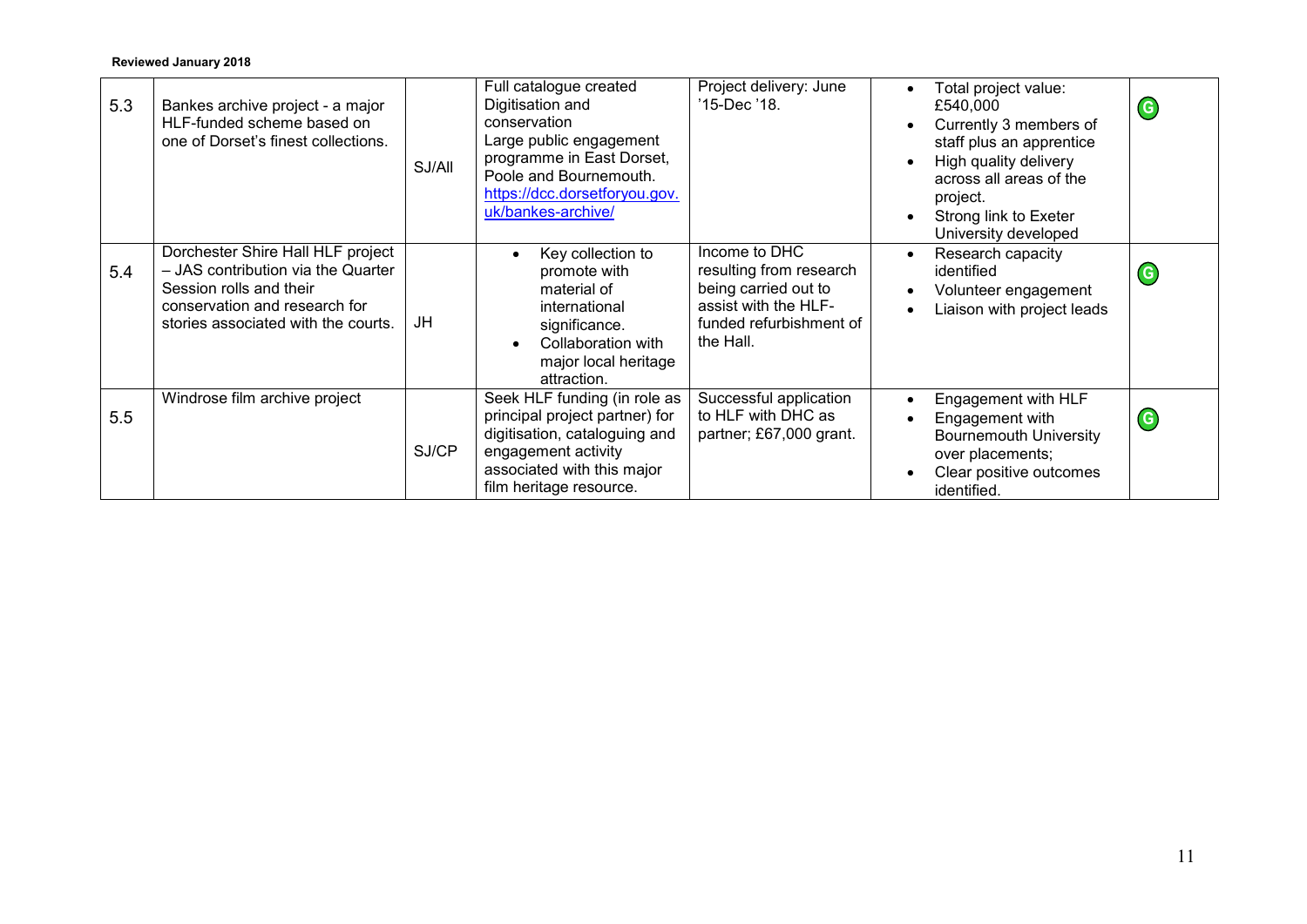|  |  |  |  |  | Priority 6: To manage the DHC building with all possible efficiency, so increasing the benefits for customers, collections and staff; |  |  |
|--|--|--|--|--|---------------------------------------------------------------------------------------------------------------------------------------|--|--|
|--|--|--|--|--|---------------------------------------------------------------------------------------------------------------------------------------|--|--|

|     | <b>Workstream/project</b>                                    | Lead                    | <b>Outcome(s)</b><br><b>Timeframe</b>                                                                                                                                                                                                                  |                                                                                   | <b>Current progress</b>                                                                                                                                                                                                                                  | Rag<br><b>Status</b> |
|-----|--------------------------------------------------------------|-------------------------|--------------------------------------------------------------------------------------------------------------------------------------------------------------------------------------------------------------------------------------------------------|-----------------------------------------------------------------------------------|----------------------------------------------------------------------------------------------------------------------------------------------------------------------------------------------------------------------------------------------------------|----------------------|
| 6.1 | Maintenance of PD:5454-compliant<br>preservation environment | SJ/MF/<br>JH/JB         | Optimum preservation and<br>security environment for<br>collections<br>Reduced energy costs re:<br>management of environment.                                                                                                                          | 2014-15                                                                           | £90k of solar panels fitted to<br>DHC roofspace in 2015, so<br>reducing energy costs.<br>Consultancy work programmed<br>for Jan '18 to seek to manage<br>DHC on as passive (and<br>therefore cost-neutral basis) as<br>possible.                         | $\left($ G           |
| 6.2 | Capital project; extension of DHC<br>building                | SJ/JH/<br>CP/MG/<br>VdW | Ensure appropriate<br>storage is available for<br>the next 25-30 years of<br>archive acquisition.<br>Ensure that the lowest<br>cost 'full life' solution is<br>agreed.<br>Wide programme of<br>public and community<br>engagement across the<br>county | HLF project<br>rejected Dec 17;<br>consideration<br>being given to<br>next steps. | Strong partnership with<br><b>Bournemouth University</b><br>Match funding committed<br>by DCC<br>Positive engagement<br>with HLF.<br>Currently ascertaining<br>the best way forward<br>given the very tight<br>financial climate and<br>advice from HLF. | R)                   |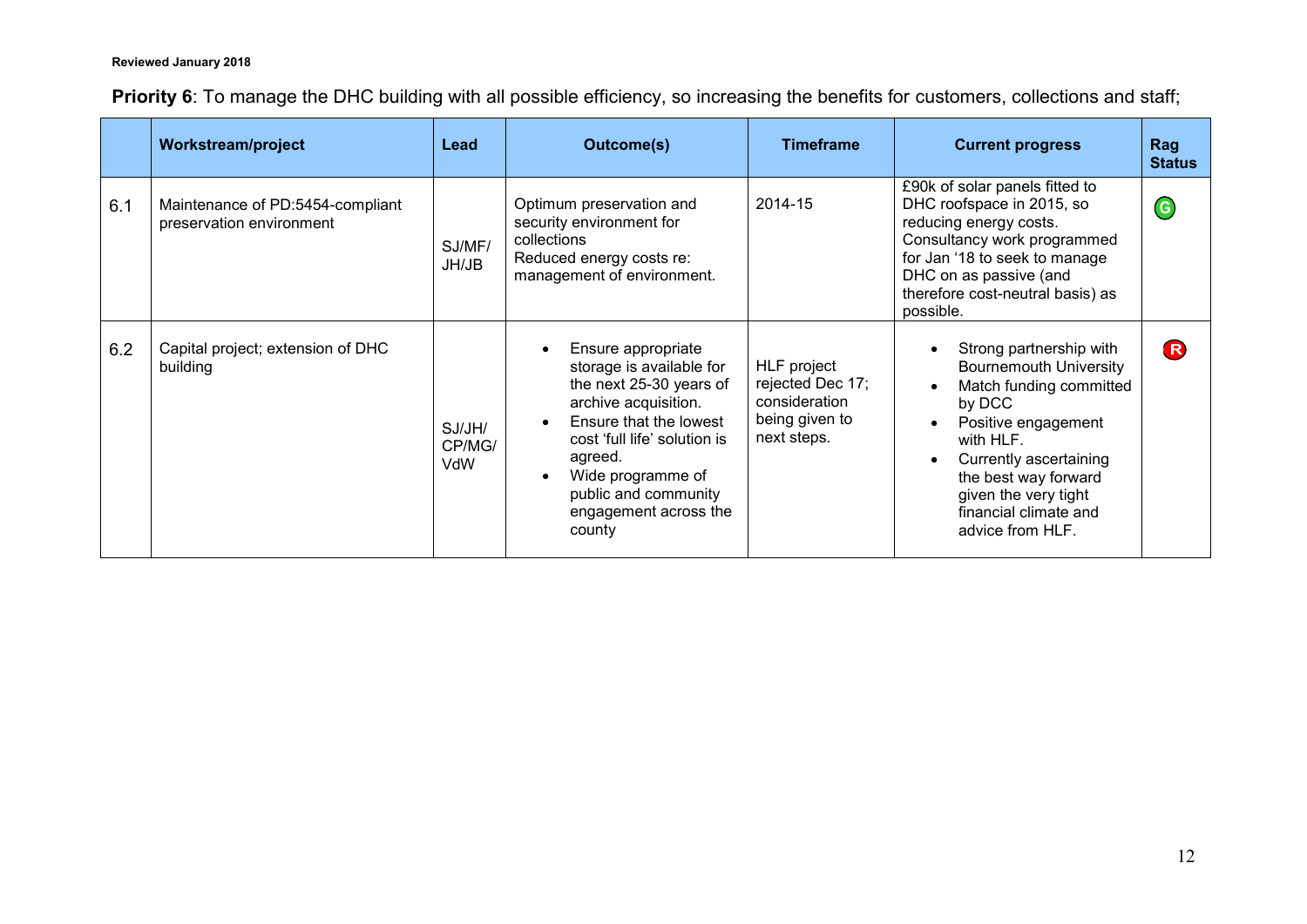# **Priority 7**: Create, implement and embed a digital preservation strategy.

|     | <b>Workstream/project</b>                                                                                                                                                                                                                       | Lead  | <b>Outcome(s)</b>                                                                                                                                                                                                                                                                                                                                                                                                                                                         | <b>Timeframe</b> | <b>Current progress</b>                                                                                                                                                                                                                                                                                                                                                                                                                       | <b>Rag Status</b> |
|-----|-------------------------------------------------------------------------------------------------------------------------------------------------------------------------------------------------------------------------------------------------|-------|---------------------------------------------------------------------------------------------------------------------------------------------------------------------------------------------------------------------------------------------------------------------------------------------------------------------------------------------------------------------------------------------------------------------------------------------------------------------------|------------------|-----------------------------------------------------------------------------------------------------------------------------------------------------------------------------------------------------------------------------------------------------------------------------------------------------------------------------------------------------------------------------------------------------------------------------------------------|-------------------|
| 7.2 | Fully resourced JAS digital preservation<br>strategy resulting in robust digital<br>continuity for JAS and its clients:<br>http://www.nationalarchives.gov.uk/docum<br>ents/information-<br>management/understanding-digital-<br>continuity.pdf | CP/SJ | Ensure the accessibility<br>of digital content in the<br>future.<br>Reduction in risk and<br>$\bullet$<br>guarantor of the<br>corporate memory<br>Possible chargeable<br>$\bullet$<br>model for 3 <sup>rd</sup> party<br>organisations<br>Collaborative<br>opportunities with other<br>local authorities.<br>Work with DCC IT and<br>$\bullet$<br>RMU colleagues over<br>complementary<br>Sharepoint roll-out.<br>Platform for access to<br>$\bullet$<br>DHC-held images. | Ongoing;         | DCC funding to<br>support the trial of<br>a digital<br>preservation<br>platform secured.<br>Preservica software<br>installed in Autumn<br>2013<br>Recent ingest of<br>25,000 adoption<br>records;<br><b>Archives First</b><br>collaborative<br>project.<br>Colleagues in<br>Bournemouth and<br>Poole apprised of<br>activity with offer to<br>opt into the<br>platform at some<br>point.<br>Development work<br>with Preservica is<br>ongoing | $\mathsf{G}$      |
|     | Digital content strategy                                                                                                                                                                                                                        | SJ/CP | Much clearer understanding of<br>what digital content DHC should<br>be seeking to mount online -<br>tailoring resources to public<br>demand and need.<br>Due to potential interest from<br>wider archives sector, TNA<br>funded 50% of cost.                                                                                                                                                                                                                              | 2017             | Report completed and<br>mounted on TNA website:<br>http://www.nationalarchives<br>.gov.uk/documents/archives<br>/dorset-history-centre-<br>digital-content-report.pdf                                                                                                                                                                                                                                                                         | $\mathsf{G}$      |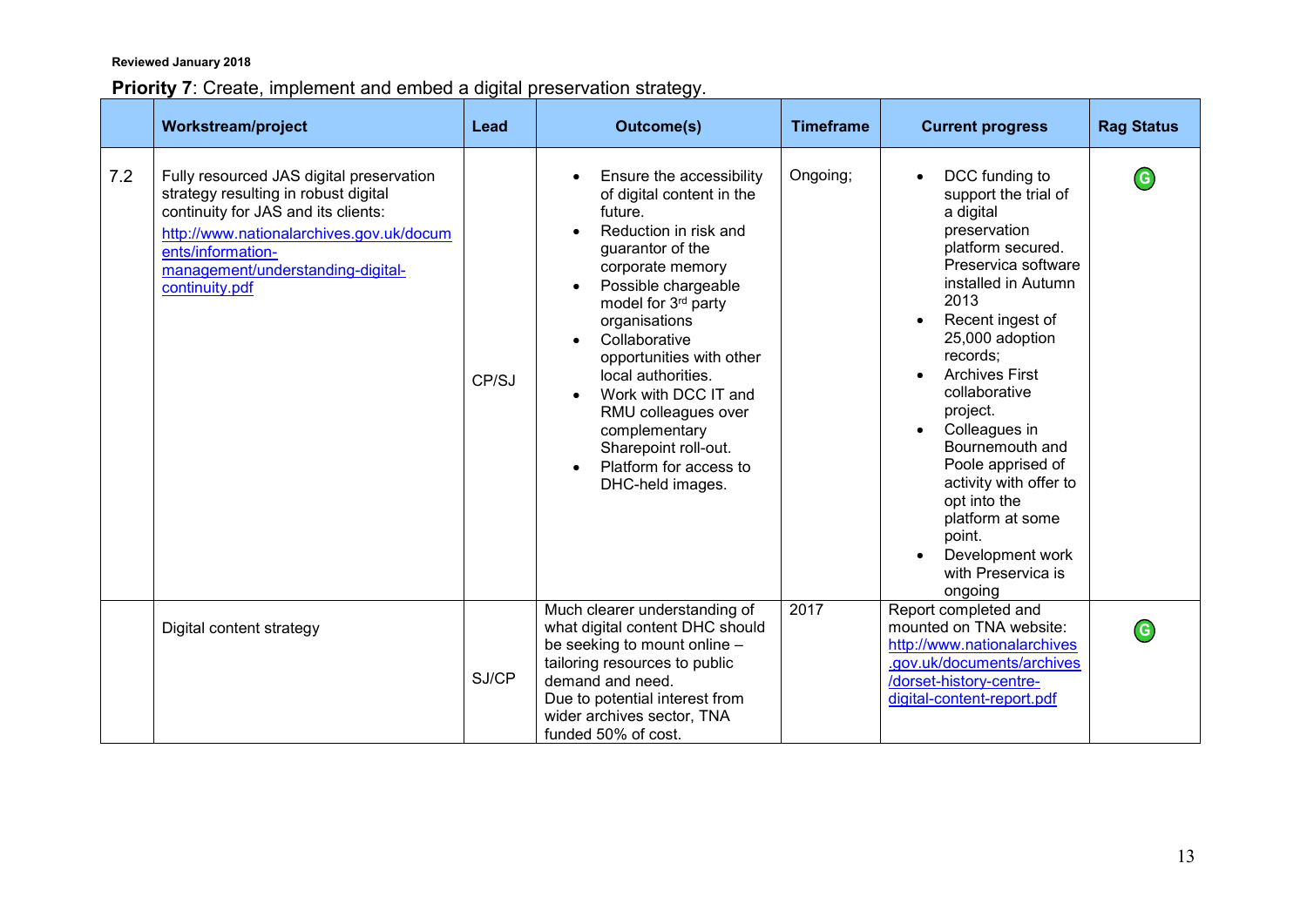*5. Service Budget and Capacity*

| <b>JAS</b><br><b>Capacity</b>     | 2015-16<br><b>Actual</b> | 2016-17<br><b>Budget</b> | 2016-17<br><b>Actual</b>                | 2017-18<br><b>Budget</b> | <b>Comment</b>                                                                                                                                                                                                                                  |
|-----------------------------------|--------------------------|--------------------------|-----------------------------------------|--------------------------|-------------------------------------------------------------------------------------------------------------------------------------------------------------------------------------------------------------------------------------------------|
| Staff numbers                     | 14.75                    | 15.36                    | 17.86                                   | 19.42                    | The 2016-17 actual is based on staff in post as at 31<br>March 2017 and includes staff on fixed term contracts for<br>current projects.<br>Staff numbers also include Local Studies provision.                                                  |
| Income $E$                        | 139,526                  | 73,700                   | 244,846                                 | 74,200                   | Actual includes grants received for specific projects                                                                                                                                                                                           |
| Expenditure £                     | 675,479                  | 615,100                  | 784,068                                 | 615,600                  | 2016-17 budget includes a £25,000 saving on previous<br>year's budget.                                                                                                                                                                          |
| Net £                             | 535,953                  | 541,400                  | 539,222                                 | 541,400                  |                                                                                                                                                                                                                                                 |
| Any other<br>resource<br>measures |                          |                          | $\bullet$<br>$\bullet$<br>hours 2016-17 |                          | DCC funds all capital works to the Dorset History Centre outside of and in addition<br>to the funding arrangement detailed in the Joint Archives Agreement, 1997<br>Volunteer hours supplementing staff resources and adding value to JAS: 5766 |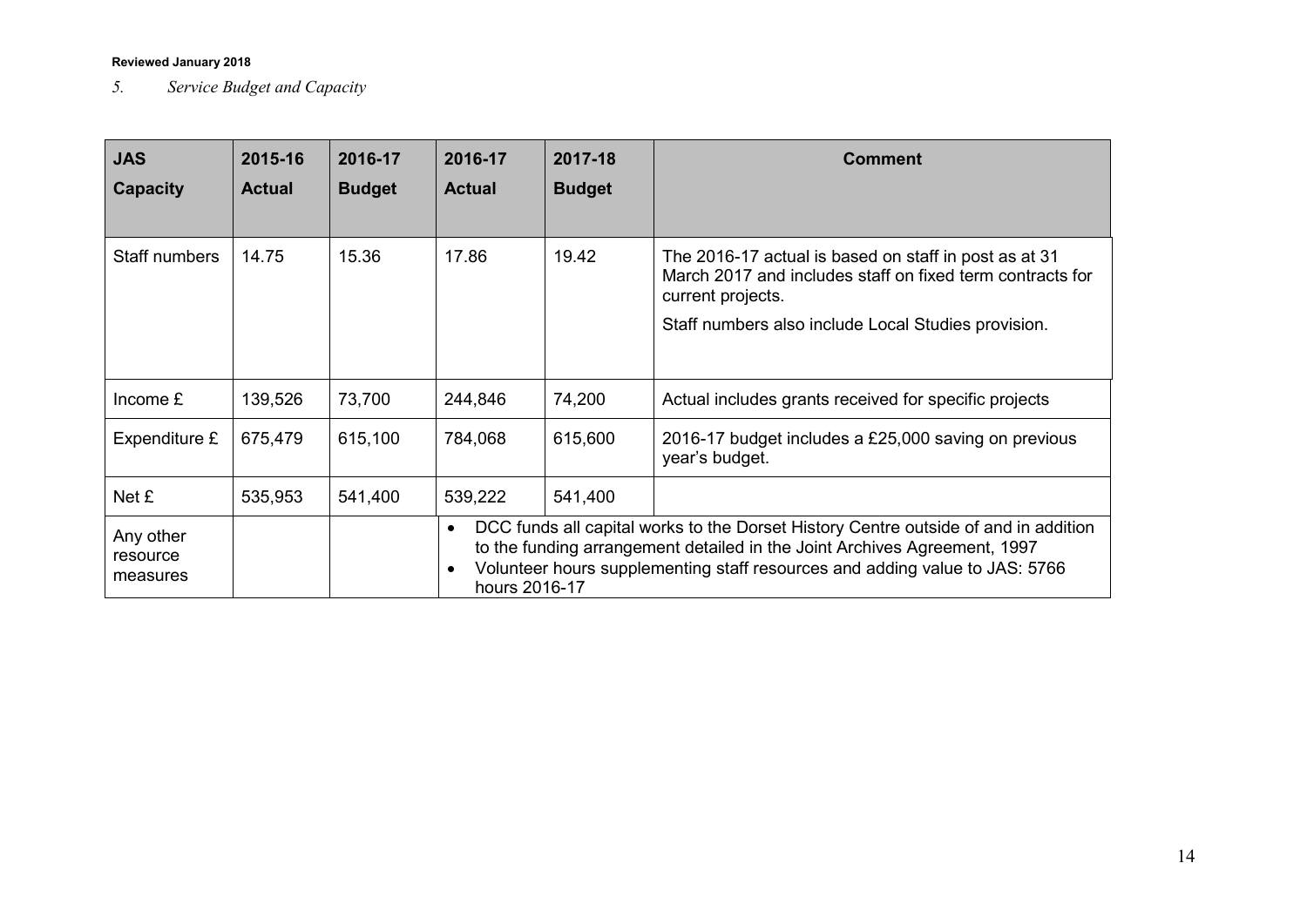

DCC funded: 1.0 FTE Externally funded: 3.6 FTE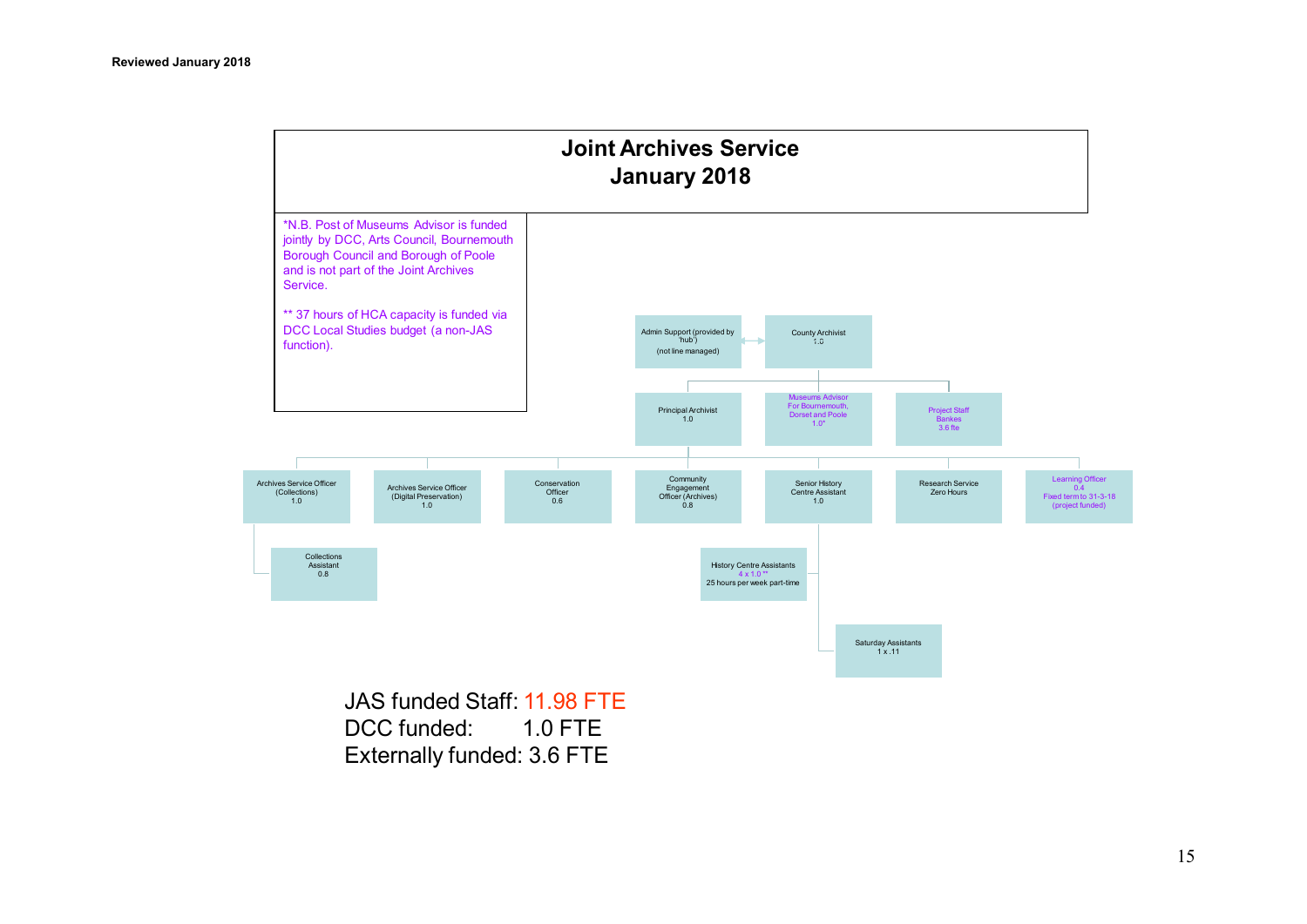# **6. Risk Register**

### **January 2018 Archives Service Strategic Funding (Risks have been listed in order of severity)**

| <b>Risk Scoring</b> |        | H | $6\phantom{1}6$ | 8            | 9 |
|---------------------|--------|---|-----------------|--------------|---|
| $L = Low$           | Impact | M | 3               | 5            |   |
| $M = Medium$        |        | ш |                 | $\mathbf{2}$ | 4 |
| H - High            |        |   |                 | M            | H |
|                     |        |   |                 | Probability  |   |

| <b>Risk No.</b> | <b>Risk Description</b>                                                                                                                                                                                                    | <b>Likely Impact if</b><br><b>Risk Occurs</b>                                                                                                                 | H/M/L<br>H/M/L | HIMIL<br>V<br>HIMIL | ပ္ပ | <b>Counter Measures</b>                                                                                                                                                    | <b>Comment</b>                                                                                                                                                                        |
|-----------------|----------------------------------------------------------------------------------------------------------------------------------------------------------------------------------------------------------------------------|---------------------------------------------------------------------------------------------------------------------------------------------------------------|----------------|---------------------|-----|----------------------------------------------------------------------------------------------------------------------------------------------------------------------------|---------------------------------------------------------------------------------------------------------------------------------------------------------------------------------------|
|                 | Core Funding: continued risk<br>to local government funding<br>from 2018-19. Failure to<br>increase budget in-line with<br>inflation will also represent a<br>net funding reduction. This<br>will need to be factored into | <b>Further reductions</b><br>in standard, levels<br>and capacity of<br>service - potentially<br>taking it below the<br>minimal effective<br>level through the | н              | н                   | 9   | Greater dependence on<br>successful new income<br>generation.<br>Ensure understanding of<br>value for money through<br>CIPFA benchmarking and<br><b>TNA Accreditation.</b> | Standstill budgets 2016-18.<br>Inflationary pressure<br>specifically from national pay<br>agreement and business<br>rates rise.<br>Discussions on unitary<br>councils for Dorset. JAS |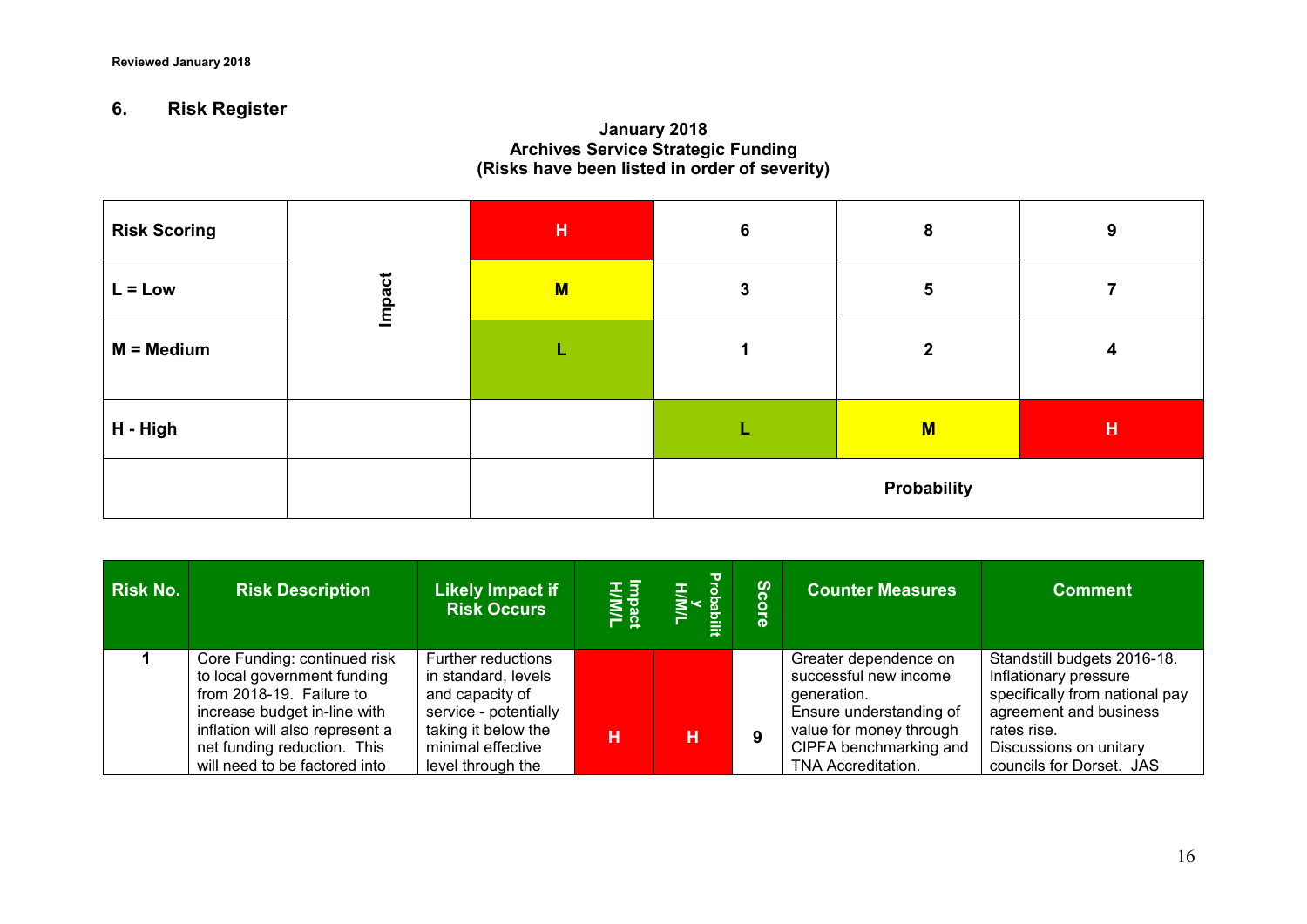| <b>Risk No.</b> | <b>Risk Description</b>                                                                                           | <b>Likely Impact if</b><br><b>Risk Occurs</b>                                                                                                                                                                                                                       | H/M/H<br>H/M/L | Probabili<br><b>H/M/L</b> | <b>Score</b>   | <b>Counter Measures</b>                                                                                                                                                                                                                              | <b>Comment</b>                                                                                                                                                                          |
|-----------------|-------------------------------------------------------------------------------------------------------------------|---------------------------------------------------------------------------------------------------------------------------------------------------------------------------------------------------------------------------------------------------------------------|----------------|---------------------------|----------------|------------------------------------------------------------------------------------------------------------------------------------------------------------------------------------------------------------------------------------------------------|-----------------------------------------------------------------------------------------------------------------------------------------------------------------------------------------|
|                 | the JAS's ability to maintain<br>current levels of service<br>delivery.                                           | loss of distinct<br>functions                                                                                                                                                                                                                                       |                |                           |                | Importance of digital<br>preservation in supporting<br>business continuity.<br>Possible consideration of<br>future trust status or 'spin<br>out' outside local authority<br>if the Board supports it.                                                | position will need to be<br>considered.                                                                                                                                                 |
| $\overline{2}$  | Failure to develop preferred<br>option to provide extra space<br>for DHC collections                              | Finite and<br>diminishing space<br>within repositories.<br>DHC would, in time,<br>have to start<br>refusing material.<br>Failure to preserve<br>corporate memory<br>or Dorset's heritage.<br>Potential revenue<br>cost implication if<br>space has to be<br>rented. | H              | $M$                       | 8              | Value for money<br>opportunity by going to<br>HLF. Bid rejected Dec 17<br>and future of project and<br>service needs are under<br>consideration.<br>Full life cost of DHC<br>extension is the cheapest<br>solution; project is under<br>development. | Project will be pursued once<br>clear trajectory is established.                                                                                                                        |
| $\mathbf{3}$    | Failure to derive sufficient<br>income from Ancestry contract<br>after end of guaranteed<br>revenue period ceases | Shortfall in budget<br>and further pressure<br>to save money                                                                                                                                                                                                        | H              | $M$                       | $\overline{7}$ | Management of reserves<br>and analysis of user<br>trends in order to<br>understand likely impact.                                                                                                                                                    | Budget planning in-hand to<br>absorb this pressure.<br>Usage of the resource online<br>has maintained at steady<br>level. Should become a net<br>contributor to the service by<br>2020. |
| 4               | Funding for digital<br>preservation is not continued<br>and pilot ends                                            | Failure to provide<br>digital preservation<br>services for funding<br>authorities and<br>wider community.<br>Potential<br>information loss                                                                                                                          | н              | $M$                       | $\overline{7}$ | Prove the long-term<br>benefits of digital<br>preservation and the risks<br>and consequences of not<br>having such a system.<br>Finance in place until<br>2021 via DCC's Cloud                                                                       | The JAS is leading<br>$\bullet$<br>the local authority<br>sector in working on<br>digital preservation.<br>Information<br>$\bullet$<br>loss/corruption is a<br>major risk to the        |